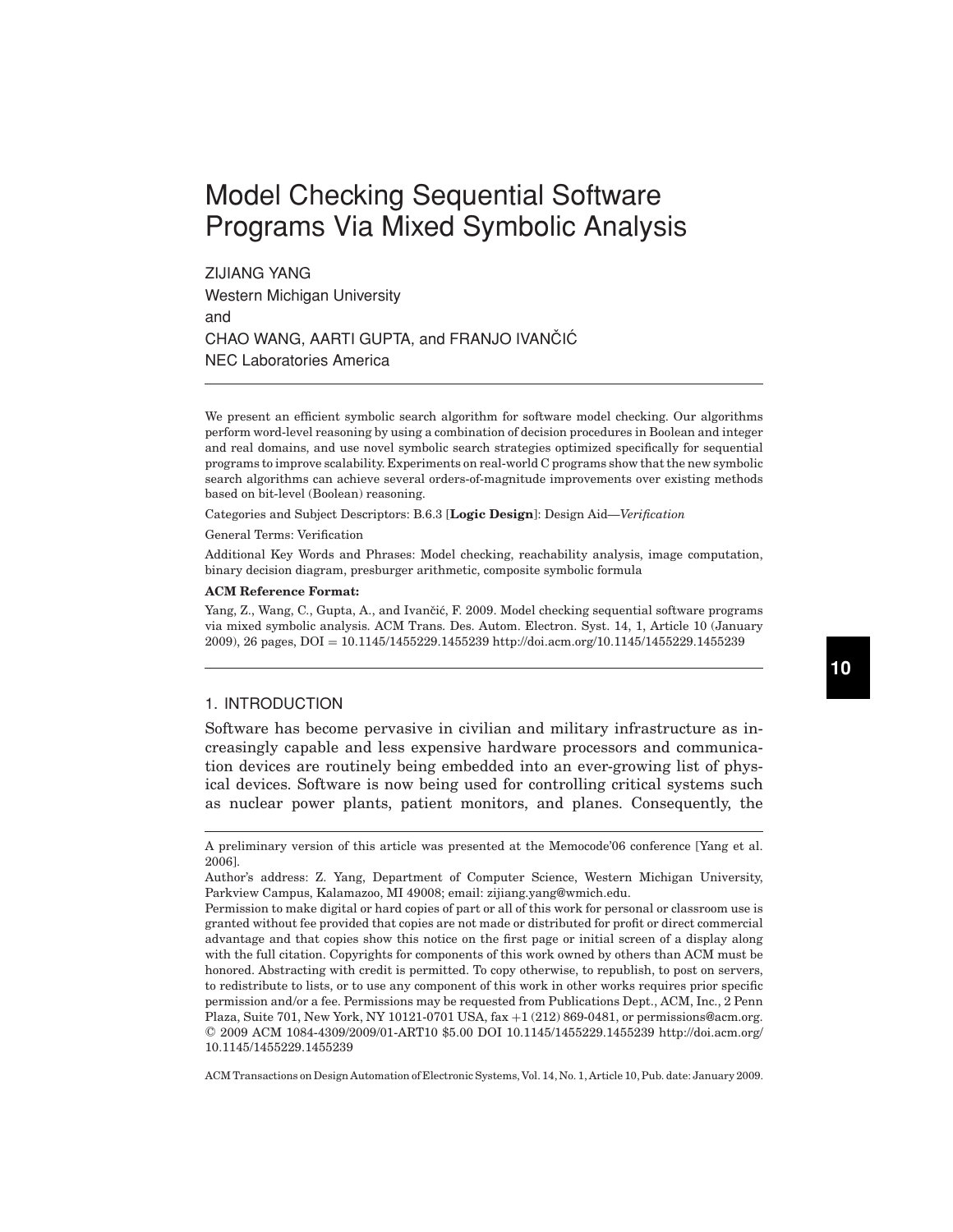## 10:2 • Z. Yang et al.

problem of making software reliable has become one of today's most important challenges.

While specialized domain-specific languages are available for programming embedded hardware, C and its derivatives, such as nesC [Gay et al. 2003] are still the most popular languages in this domain due to their ability to manipulate the runtime memory using low-level constructs. However, C is inherently an unsafe language [Cardelli 1997]. In particular, pointers and explicit memory management lead to erroneous programs with buffer overruns, uninitialized variables, memory leaks, and null pointer dereferences.

Model checking is a method to algorithmically verify formal systems [Clarke and Emerson 1981; Quielle and Sifakis 1981]. This is achieved by verifying if the model, often derived from a hardware or software design, satisfies a formal specification. It has been successfully used in the design of complex circuits and communication protocols [Clarke et al. 2000; McMillan 1994]. The procedure normally uses an exhaustive search of the model under consideration. As a result, model checking tools face a combinatorial blowup of the state-space, commonly known as the state explosion problem. In order to address the problem, various symbolic search techniques have been proposed to represent and manipulate set of states instead of each individual state, therefore significantly improving the search capacity [McMillan 1994; Biere et al. 1999].

Although automated detection of software errors has been tackled previously with static analysis, the problem is far from being solved. Static analysis produces a large number of false alarms due to inherent inaccuracy. While symbolic model checking has been extensively studied for hardware verification in industrial settings, its application to analyzing source code programs written in modern programming languages (as opposed to specialized modeling languages) is relatively new [Visser et al. 2000]. Existing symbolic model checking tools in this category, including [Ball and Rajamani 2000; Clarke et al. 2004a], often restrict their representations in the pure Boolean domain; that is, they extract a Boolean-level model from the given program and then apply symbolic decision procedures such as Binary Decision Diagrams (BDDs) [Bryant 1986] and SAT [Davis et al. 1962] to perform verification. Although modeling program variables of various types as bit-vectors is accurate, such a high precision approach is often not needed and may generate models of very large sizes. In addition, it is difficult to model floating point numbers as bit-vectors.

In this article we present an efficient symbolic search algorithm for model checking C programs. In order to design scalable algorithms to verify C programs against programming bugs such as array bound violations, use of uninitialized variables, memory leaks, locking rule violations, and division by zero, we combine multiple symbolic representations at Boolean, integer and real level to efficiently represent the transition relation and reachable states and use a combination of decision procedures for reachability computation. The novel features of the new algorithms include:

— mixed symbolic representations using composite symbolic formulas to model C programs with rich data types and complex expressions;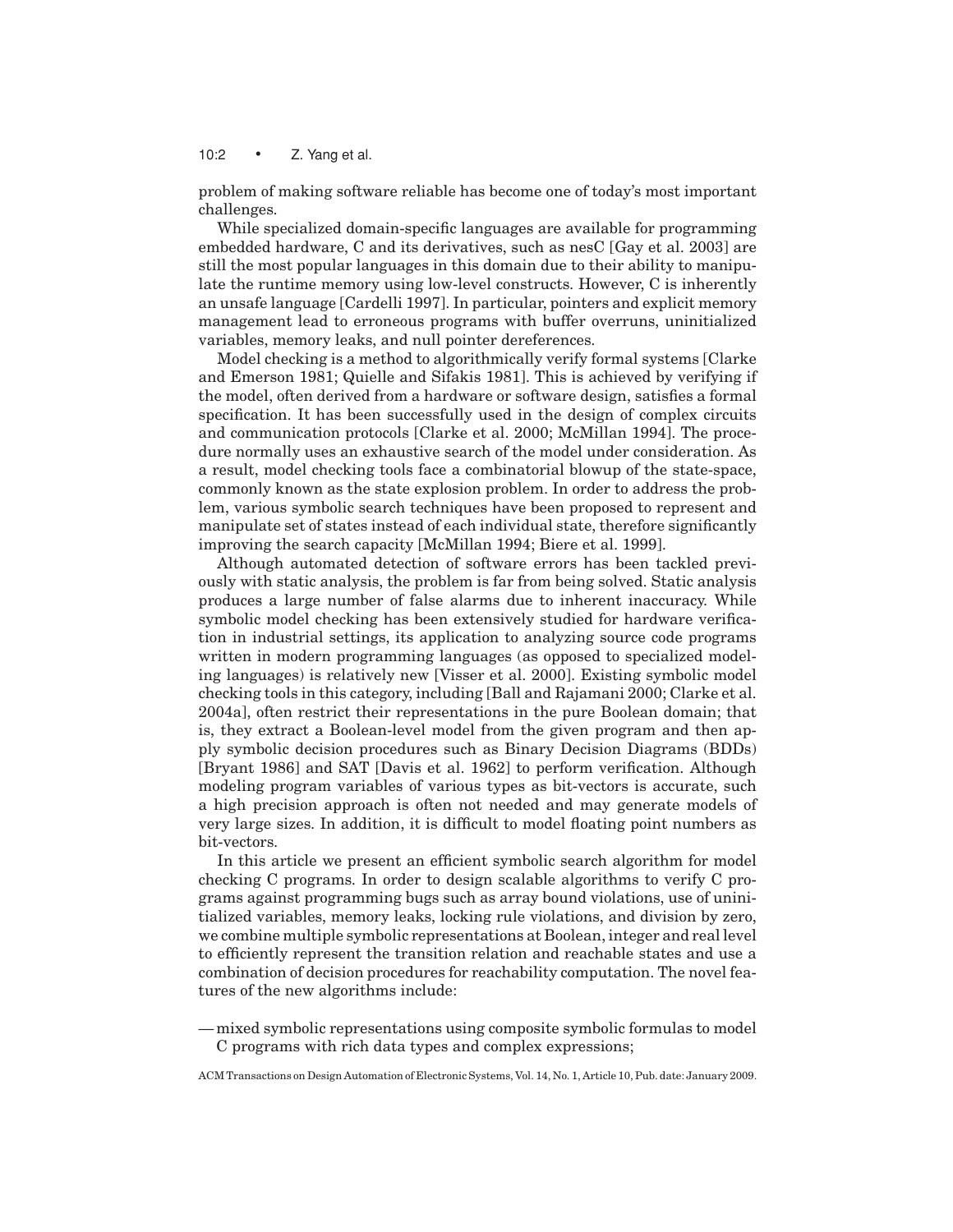— new symbolic search strategies and optimization techniques specific to sequential programs that can significantly improve the scalability of model checking algorithms.

We have implemented the proposed techniques and performed a set of experiments on control intensive C programs. Our experimental results show that the new algorithm significantly outperforms existing methods in terms of both CPU time and memory usage. In particular, the experimental study shows that the new algorithm is significantly more scalable than pure Boolean-level algorithms based on BDDs and SAT, indicating that it is advantageous to raise abstraction levels in symbolic model checking.

A preliminary version of this article has been presented at the Memocode'06 conference [Yang et al. 2006]. While the preliminary version only presented the major techniques used in the reachability analysis, this article presents the complete model checker, including the software modeling techniques that transform C programs to mixed symbolic models. In addition, experiments on industrial proprietary software have been performed since the preliminary version to show the effectiveness of the proposed algorithms. The remainder of this article is organized as follows. After describing the related works in Section 2 and the concept of composite symbolic formulas in Section 3, we present the architecture for our mixed symbolic model checker in Section 4. In Section 5 we introduce the software modeling approach by explaining the transformation from C programs into mixed symbolic models. We also review the basic set-theoretic operations on composite formulas and the corresponding model checking procedure. In Section 6, we present our software specific optimization techniques in decomposing and minimizing the transition relation representations. In Section 7, we present two new strategies for symbolic fixpoint computation in order to exploit the unique characteristic of sequential models. We give the experimental results in Section 8 and then conclude in Section 9.

## 2. RELATED WORK

A plethora of tools exists for analyzing different aspects of C programs. Most well-known program analysis tools for C perform lightweight data flow analysis, such as Splint and LCLint [D. Evans et al. 1994], PREfix and PREfast [Bush et al. 2000], Uno [Holzmann 2002], ESP [Das et al. 2002], and Codesurfer [Anderson et al. 2003]. On the other end of the spectrum, model checkers such as MAGIC [Chaki et al. 2003], CBMC [Clarke et al. 2004b], and BLAST [Beyer et al. 2007] perform finite state model checking of C programs. These tools first generate a finite Boolean model from the source code using bit-vector encoding of program variables or predicate abstraction techniques. Analysis is then carried out on this finite Boolean model using techniques similar to hardware model checking.

Bultan et al. [1997] proposed to use Presburger formulas in an infinite-state model checker. Then in Bultan et al. [2000] and Yavuz-Kahveci and Bultan [2003] they proposed a composite symbolic representation by combining the relative strengths of two symbolic representations: BDDs for Boolean formulas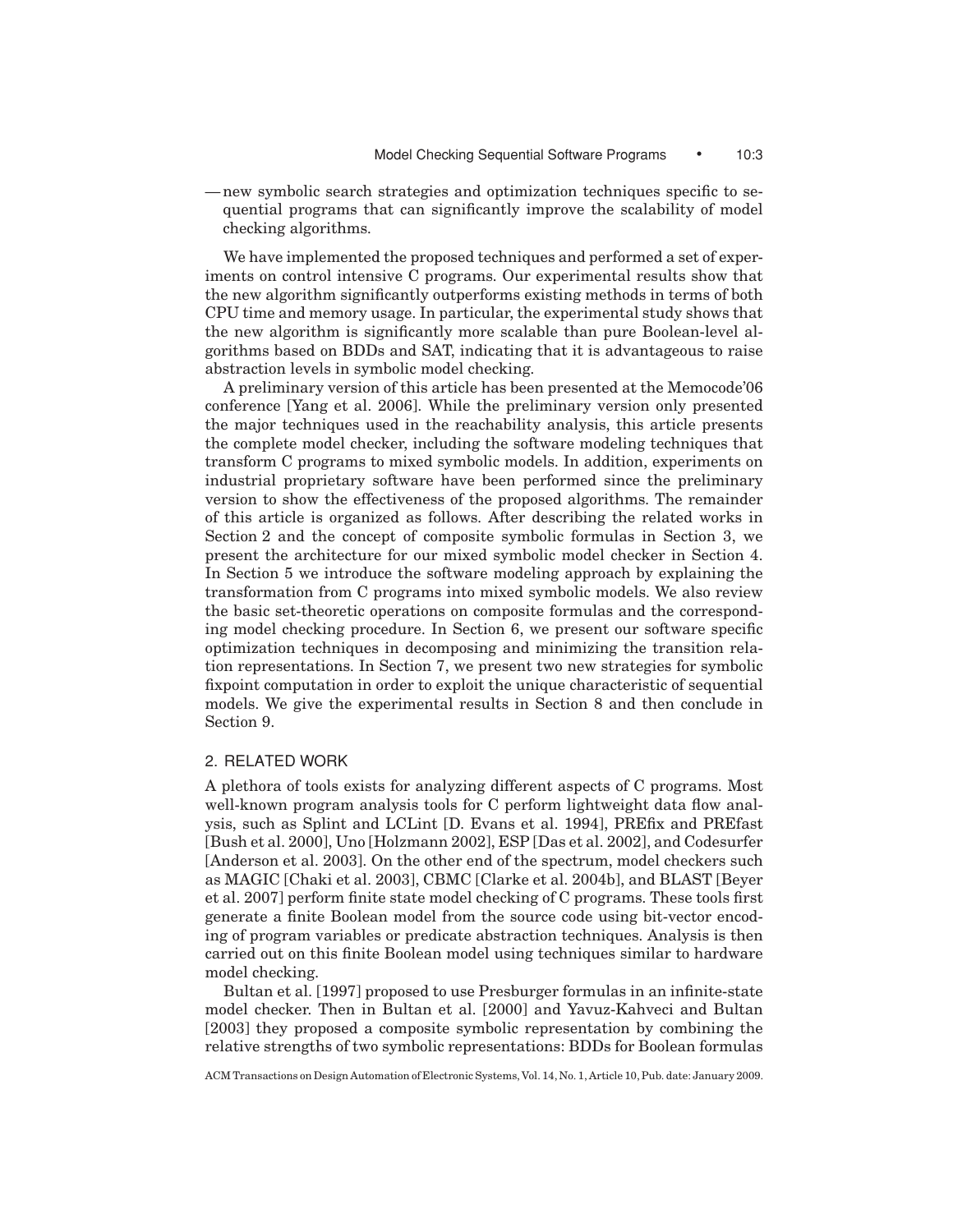#### 10:4 • Z. Yang et al.

and finite unions of convex polyhedrons for formulas in Presburger arithmetic. Their approach has the advantage of representing both bit-level and word-level expressions uniformly at the suitable abstraction levels. However, the technique in its original form was not aimed at directly handling large sequential programs written in a general purpose programming language. In Bultan et al. [2000] and Yavuz-Kahveci and Bultan [2003], one needs to specify the model in a domain-specific input format called action language, and the published experimental evaluations of their symbolic algorithms were on relatively small concurrent protocols.

In this article, we follow the general framework of Bultan et al. [2000] and Yavuz-Kahveci and Bultan [2003] in combining multiple symbolic representations. However, our focus is on improving the scalability of the composite model checking algorithms, with the application to verifying source code level sequential programs. In our application domain, the number of program variables is often orders-of-magnitude larger than in previous studies [Yavuz-Kahveci et al. 2005]. We differentiate our work from the prior art primarily in the following aspects: (1) we use mixed symbolic representations to model programs with significantly richer data types and more complex expressions; and (2) we develop new search strategies and optimizations specific to sequential programs to improve the scalability of model checking algorithms. In particular, we derive high-level information of the software model using a static control flow analysis, and use it to decompose and minimize the transition relations and to improve the performance of symbolic fixpoint computation.

Linear constraint representations and polyhedral analysis have also been used in the verification of real-time and hybrid systems [Henzinger et al. 1995; Asarin et al. 2000]. These systems are often specified as timed or hybrid automata with variables of infinite data types and continuous dynamics. A state set is represented symbolically as a polyhedron as opposed to a finite union of polyhedrons; the union of two state sets is approximated into their convex union. Since a convex hull is often expensive to compute, this approach is known to have scalability problems. In addition, convex hull causes a precision loss in the analysis result.

The Symbolic Analysis Laboratory (SAL) [Bensalem et al. 2000] also provides a method for combining different decision procedures. However, it is different from our approach in the sense that the different decision procedures and verification tools of SAL are glued together loosely at a very high level by a specification language that models concurrent systems in a compositional manner. On the other hand, a plethora of SMT (satisfiability modulo theories) tools exist to combine Boolean and integers at solvers' level. Note that SMT and our tool are targeting different applications. SMT is solving satisfiability problems, ideally for bounded model checking, while our tool performs fix-point reachability computation with repeated existential quantifications.

Word-level model for C programs has also been used in linear programs where program variables can range over a numeric domain [Armando et al. 2006a, 2006b]. However, our work emphasizes the combination of different modeling techniques such that each domain can be solved by the most efficient decision procedure.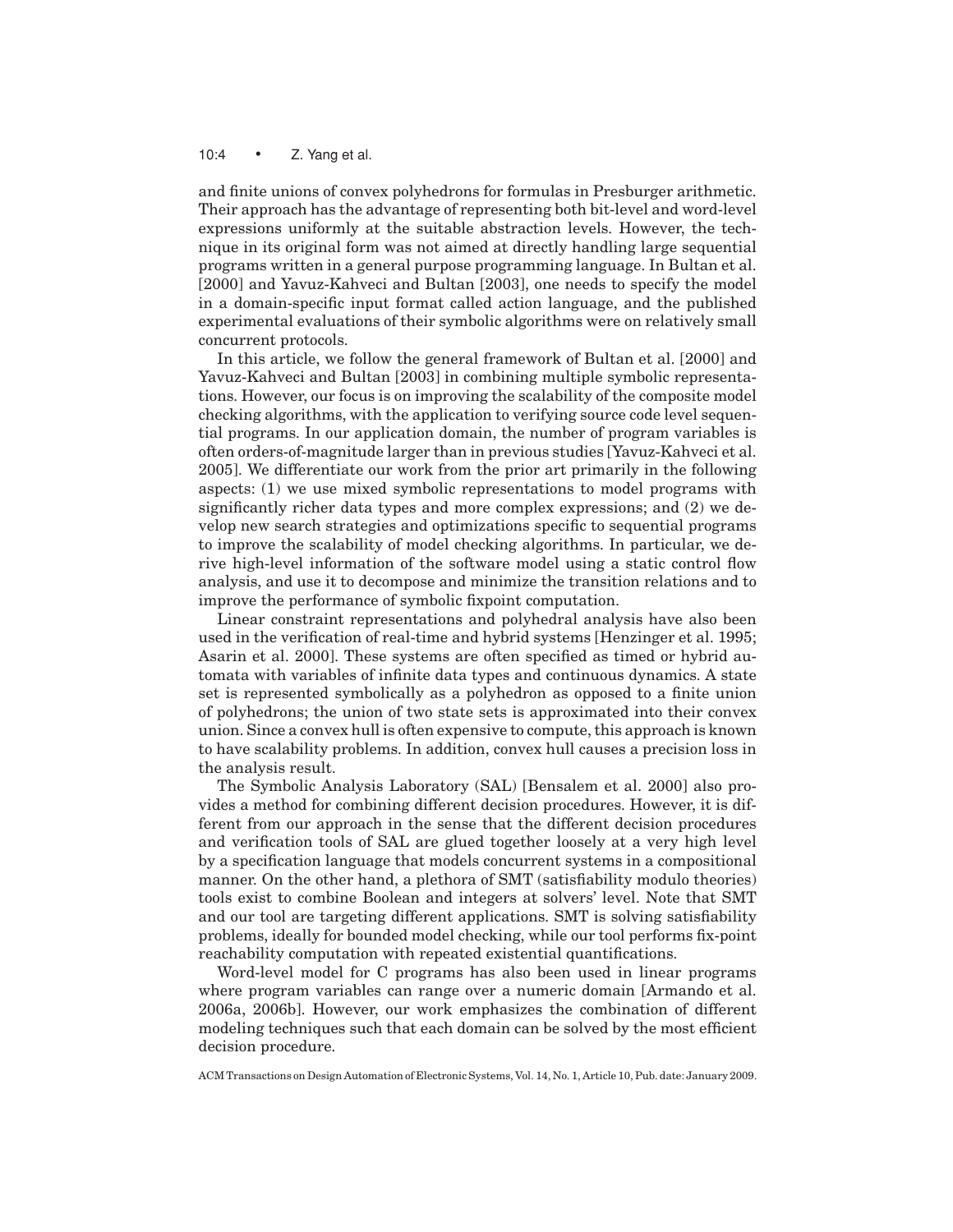# 3. BACKGROUND: COMPOSITE SYMBOLIC FORMULAS

In this section, we review the definition of composite symbolic formulas and the corresponding set theoretic operations.

## 3.1 Composite Symbolic Formulas

Let  $\mathbb Z$  be the set of integer numbers and  $\mathbb R$  be the set of real numbers. An integer linear constraint is denoted by  $\mathbf{a}_i \mathbf{x} \leq b$ , where  $\mathbf{x}, \mathbf{a}_i \in \mathbb{Z}^n$  (*x* is the variable) and  $b \in \mathbb{Z}$  is a scalar constant. Similarly, a real linear constraint is denoted by  $c_i y \leq d$ , where  $y, c_i \in \mathbb{R}^n$  (*y* is the variable) and  $d \in \mathbb{R}$  is a scalar constant.

*Definition* 3.1 (*c.f. [Yavuz-Kahveci et al. 2001]*)*.* The composite symbolic formula *F* is defined as follows,

$$
F:=F\wedge F|\neg F|F^B|F^I|F^R,
$$

where  $F^B$ ,  $F^I$ , and  $F^R$  are formulas in Boolean logic, Presburger arithmetic, and Boolean combination of real linear constraints, respectively.

This definition extends the one in Yavuz-Kahveci et al. [2001] by introducing one more elementary formula type: Boolean combination of linear constraints on reals. A formulation of composite symbolic representation for arbitrary number of types is given in Bultan et al. [2000]. A composite symbolic formula can be put into the *Disjunctive Normal Form (DNF)* as follows:

$$
F=\bigvee_i F_i^B\wedge F_i^I\wedge F_i^R,
$$

where each disjunct is called an *atom*, and the number of atoms is finite in a DNF. Assume that all expressions in a composite formula are type-consistent, then subformulas of different types share no common variables.

#### 3.2 Basic Set-Theoretic Operations

The general approach of carrying out set-theoretic operations on composite symbolic formulas is to rewrite the operands into DNF, process the corresponding subformulas with suitable decision procedures, and assemble the result back into DNF. Note that the DNF representation is not canonical, and there are heuristic algorithms [Yavuz-Kahveci et al. 2001] to make the result more compact. One can use the CUDD package [Somenzi 1995] to represent Boolean formulas, the Omega library [Pugh 1991] to represent Presburger formulas, and the Parma Polyhedral Library [Bagnara et al. 2002] to represent linear constraints on reals. These underlying manipulation packages all support settheoretic operations such as union  $(\vee)$ , conjoin  $(\wedge)$ , negation  $(\neg)$ , and quantification (∃).

Since there is no common variable shared by  $F^B$ ,  $F^I$ , and  $F^R$ , subformulas in different domains do not interfere with each other during these set-theoretic operations. Given two composite symbolic formulas  $f = \bigvee_{i=1}^{n_f} f_i^B \wedge f_i^I \wedge f_i^R$ and  $g = \bigvee_{j=1}^{n_g} g_j^B \wedge g_j^I \wedge g_j^R$ , we briefly illustrate how to perform set-theoretic operations at composite level. For more details, please refer to Yavuz-Kahveci et al. [2001].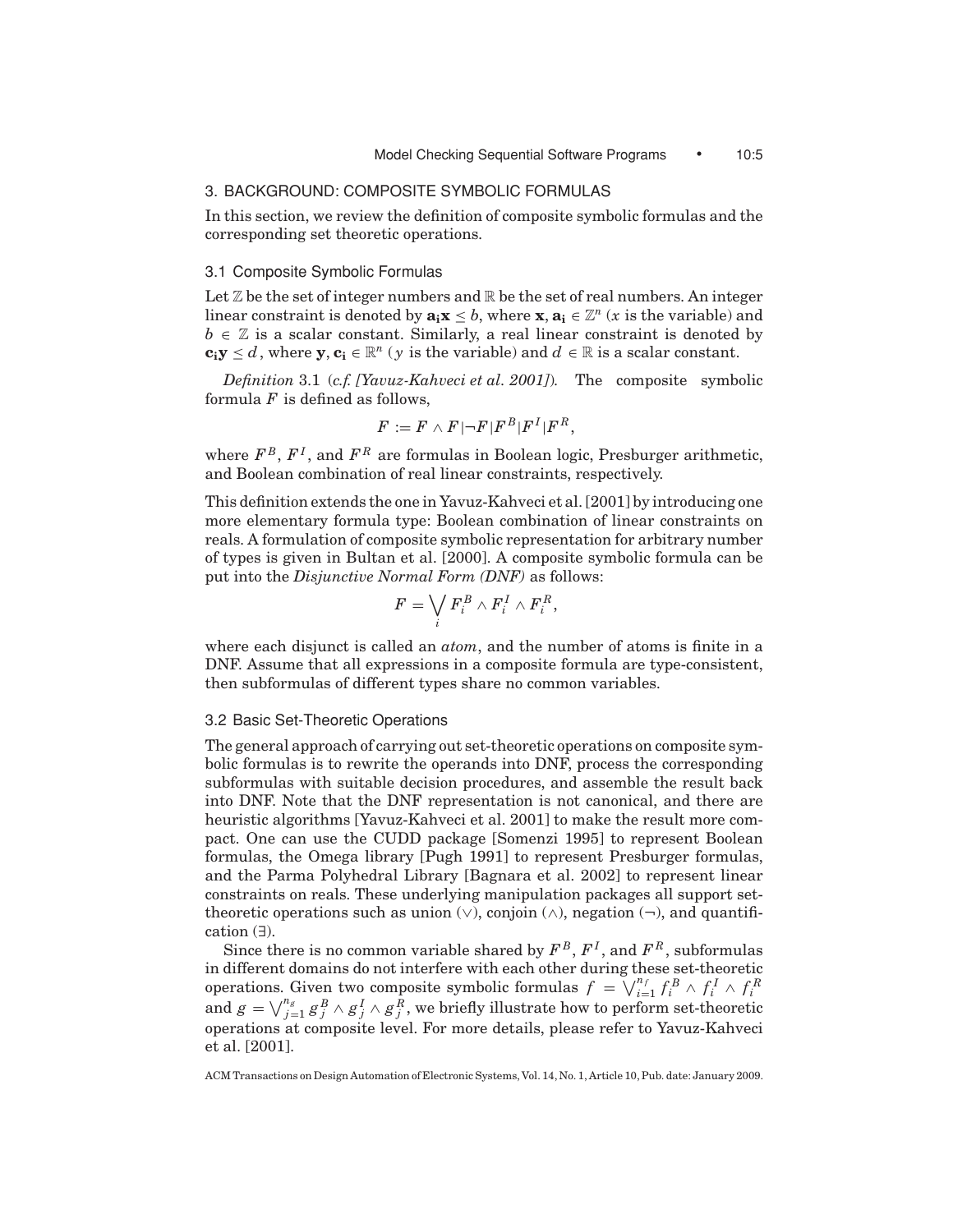10:6 • Z. Yang et al.

The union of two composite formulas is defined as:

$$
f \vee g = \bigvee_{i=1}^{n_f + n_g} \left( k_i^B \wedge k_i^I \wedge k_i^R \right), \tag{1}
$$

where  $k_i = f_i$  for  $1 \leq i \leq n_f$ , and  $k_i = g_{i-n_f}$  for  $n_f + 1 \leq i \leq n_f + n_g$ . The number of disjuncts in the results is  $O(n_f + n_g)$ .

The conjunction of two composite formulas is the union of pair-wise conjunctions of their subformulas.

$$
f \wedge g = \bigvee_{i=1}^{n_f} \bigvee_{j=1}^{n_g} \left( f_i^B \wedge g_j^B \right) \wedge \left( f_i^I \wedge g_j^I \right) \wedge \left( f_i^R \wedge g_j^R \right). \tag{2}
$$

The number of disjuncts in the results is  $O(n_f \times n_g)$ .

The negation of a composite formula is defined as

$$
\neg f = \bigwedge_{i=1}^{n_f} \left( \neg f_i^B \right) \vee \bigwedge_{i=1}^{n_f} \left( \neg f_i^I \right) \vee \bigwedge_{i=1}^{n_f} \left( \neg f_i^R \right). \tag{3}
$$

The number of disjuncts in the results is  $O(3^{n_f})$ .

Due to the fact that the sets of Boolean variables  $v^B$ , integer variables  $v^I$ , and real variables  $v^R$  are disjoint, existential quantification distributes not only over unions (which is true in the pure Boolean domain) but also over conjunctions of subformulas of different types; that is,

$$
\exists_{v^B,v^I,v^R} f = \bigvee_{i=1}^{n_f} \left( \exists_{v^B} f_i^B \right) \wedge \left( \exists_{v^I} f_i^I \right) \wedge \left( \exists_{v^R} f_i^R \right).
$$
 (4)

Although the number of DNF terms can be as large as  $(n_F \times n_G)$  for conjunction and  $3^{n_F}$  for negation, such a worst-case blowup does not happen in any of our experiments performed in Section 8. There may be two explanations: (1) Our benchmarks are all control intensive embedded software. We may observe a worst-case blowup in other types of applications such as numerical computation programs. (2) There exist efficient heuristics in Omega and Parma Polyhedral Library to reduce the number of DNF terms.

#### 4. TOOL ARCHITECTURE

Figure 1 shows the overall architecture of the mixed symbolic model checker, which is part of the F-SOFT [Ivančić et al. 2005a, 2005b, 2009] tool suite for analyzing safety properties of C programs. In reachability analysis, we check whether certain statements are reachable from an entry point of the program. A large set of programming bugs, such as assertion failure, buffer overruns, use of uninitialized variables, memory leaks, locking rule violations, and division by zero, can be formulated as reachability problems by adding suitable property monitors automatically to the given program.

The F-SOFT tool tries to combine the complimentary strengths of static program analysis based on techniques such as abstraction interpretation and model checking to ensure high efficiency with low false alarm rate. Specifically, we use static program analysis techniques such as program slicing [Jayaraman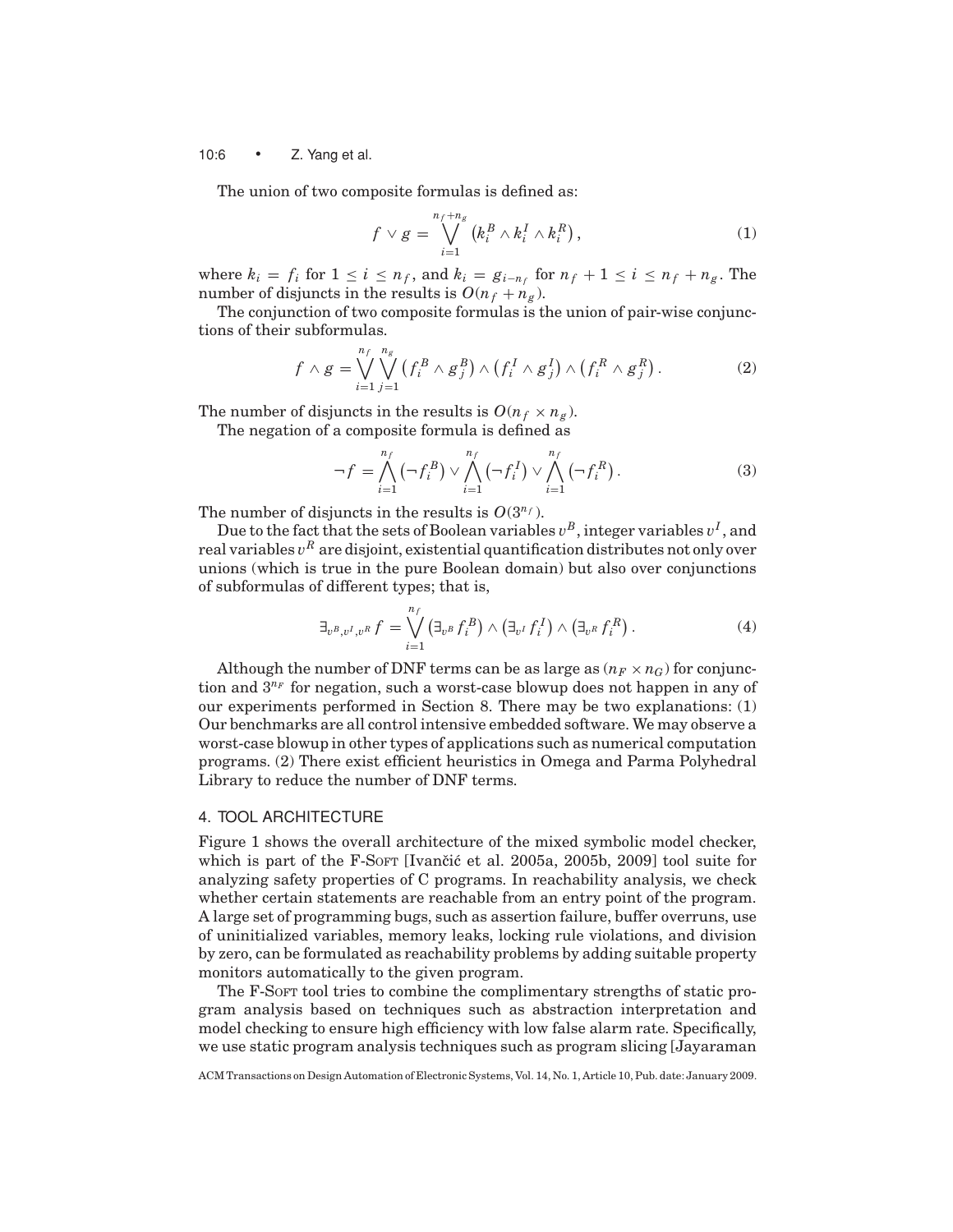



Fig. 1. Mixed symbolic model checker architecture.

et al. 2005; Tip 1995], constant folding, range or interval analysis [Cousot and Cousot 1976; Rugina and Rinard 2000; Zaks et al. 2008], and other techniques to reduce the model size. We also use several sound numerical analysis techniques to prove the correctness of as many properties of interest as possible [Sankaranarayanan et al. 2006, 2007]. These techniques extend the analysis capabilities of the interval domain, which allows us to compute invariants over multiple variables such as the octagon domain [Miné 2001].

Since these static analysis techniques are quite efficient and thus have a relatively low overhead compared to model checking, we generally try to resolve as many properties as possible in this phase of the analysis. Though several such properties get resolved during this phase, most of them still remain unresolved. Model checking technology as described in this article is then employed to reduce the burden on the user of the tool by finding precise witness traces that can guide the debugging effort. The details of the static analysis techniques are out of scope of this article. Interested readers are referred to the cited articles for more information. The experimental results presented in this article, both with and without the mixed symbolic analysis, are obtained after using the static analysis techniques. In addition to the reduction in the model by proving certain properties, we use the interval analysis [Zaks et al. 2008] also to decide how to represent certain variables during the model checking stage. For integer variables that are found to have relatively small ranges, we choose to model them as finite-length bit-vectors using BDDs as opposed to integer variables using polyhedrons.

As mentioned before, counterexamples are an important advantage that model checkers can provide to the user. Although the counterexample returned by a model checker can help in reproducing the symptom related to a defect, a significant amount of effort is still often required for the programmer to interpret it in order to locate the cause of the problem. Note that the model checker finds a counterexample in the model of the software, which means that it need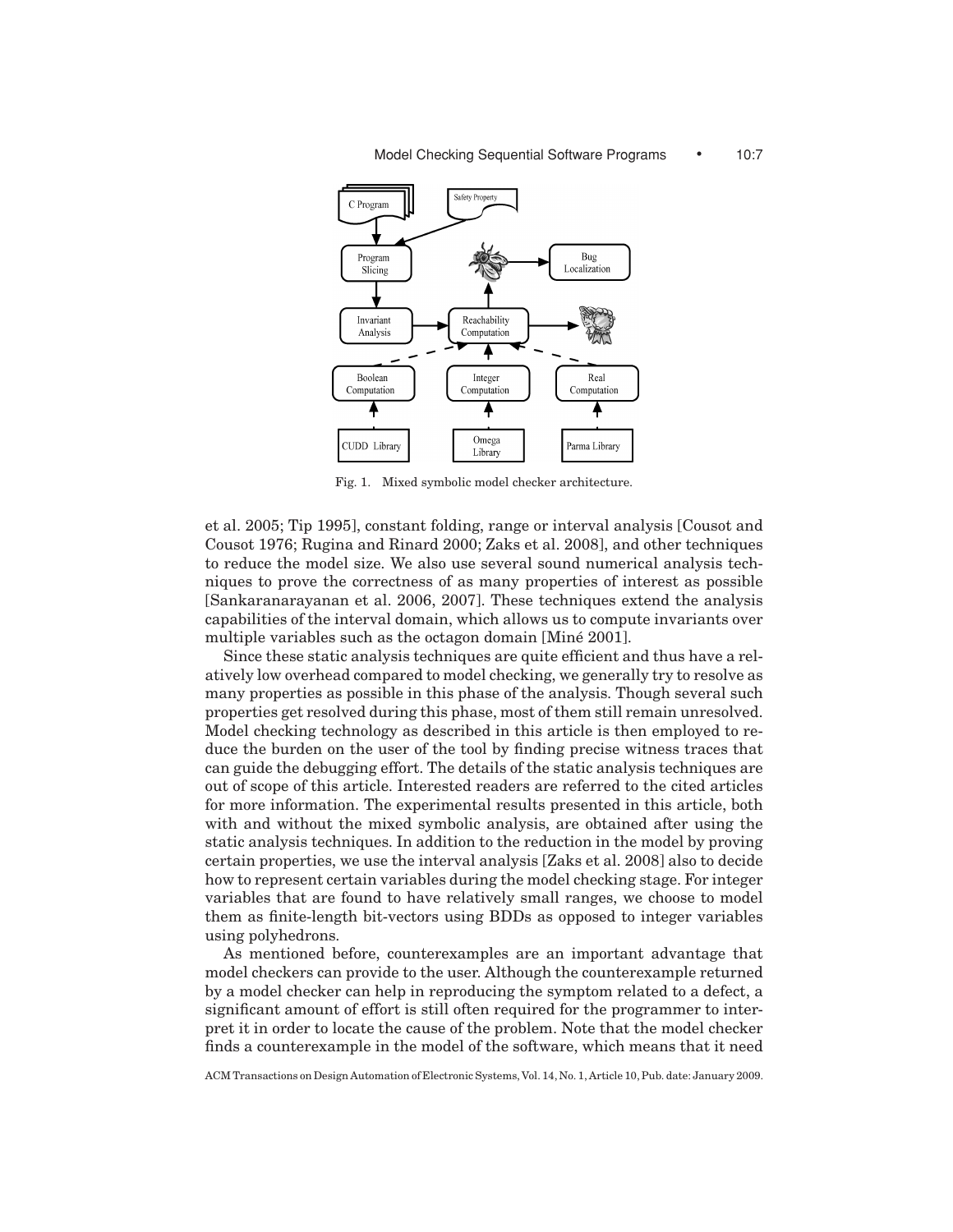10:8 • Z. Yang et al.

```
int foo(int s) {
                             void bar() {
  int t = s + 2;
                                int x=3;if (t>6)int y=x-3;t = 3;while (x<-4) {
                                  Y^{++} ;
  else
    t - -x = foo(x);\mathcal{E}return t;
\mathcal{E}= foo(y);
                                y
```
Fig. 2. Sample C code.

not correspond to an actual bug in the original code but rather in the modeling assumptions employed to handle the unknown environment. In the bug localization component, we provide an automated procedure to focus on potential model defects (and relate them back to the original software) by analyzing a single concrete counterexample. For a detailed explanation of the algorithms, please refer to Wang et al. [2006].

## 5. SOFTWARE MODELING

F-SOFT begins with a program in full-fledged C and applies a series of sourceto-source transformations into smaller subsets of C, until the program state is represented as a collection of simple scalar variables and each program step is represented as a set of parallel assignments to these variables. For a comprehensive description of the transformations, please refer to Ivančić et al. [2005b]. In this section, we present the details relevant to the construction of a mixed symbolic model.

## 5.1 Labeled Transition Graph

Figure 3 shows the graphical representation of the sample code in Figure 2, by separating the graph into two subgraphs. The control logic subgraph at the left-hand is used to define the transition relation in terms of basic block changes. The data logic subgraph at the right-hand side concentrates on how variables are updated in each individual block, and therefore is used to define the transition relation for program variables. A preprocessing analysis determines that function foo is not called in a recursive manner. The two return points are recorded by an encoding that passes a unique return location as a special parameter using the variable rtr.

Each rectangle in the data logic subgraph is a basic block consisting of a set of parallel assignments that can be executed at the same time. Compared with sequential assignments that need one transition relation expression for each assignment, the set of parallel assignments in a basic block requires a single transition relation expression; thus reduces the number of image computations in reachability analysis. The assignments in block 1 of Figure 3 show the parallel assignments converted from the original sequential assignments  $x = 3$ ;  $y = x - 3$ ;  $x = y + 4$ ; in the function bar() of Figure 2. For any variable that is written by right-hand expression *e* in the basic block, we substitute all the subsequent reads of the variable with *e*. After the substitution, the three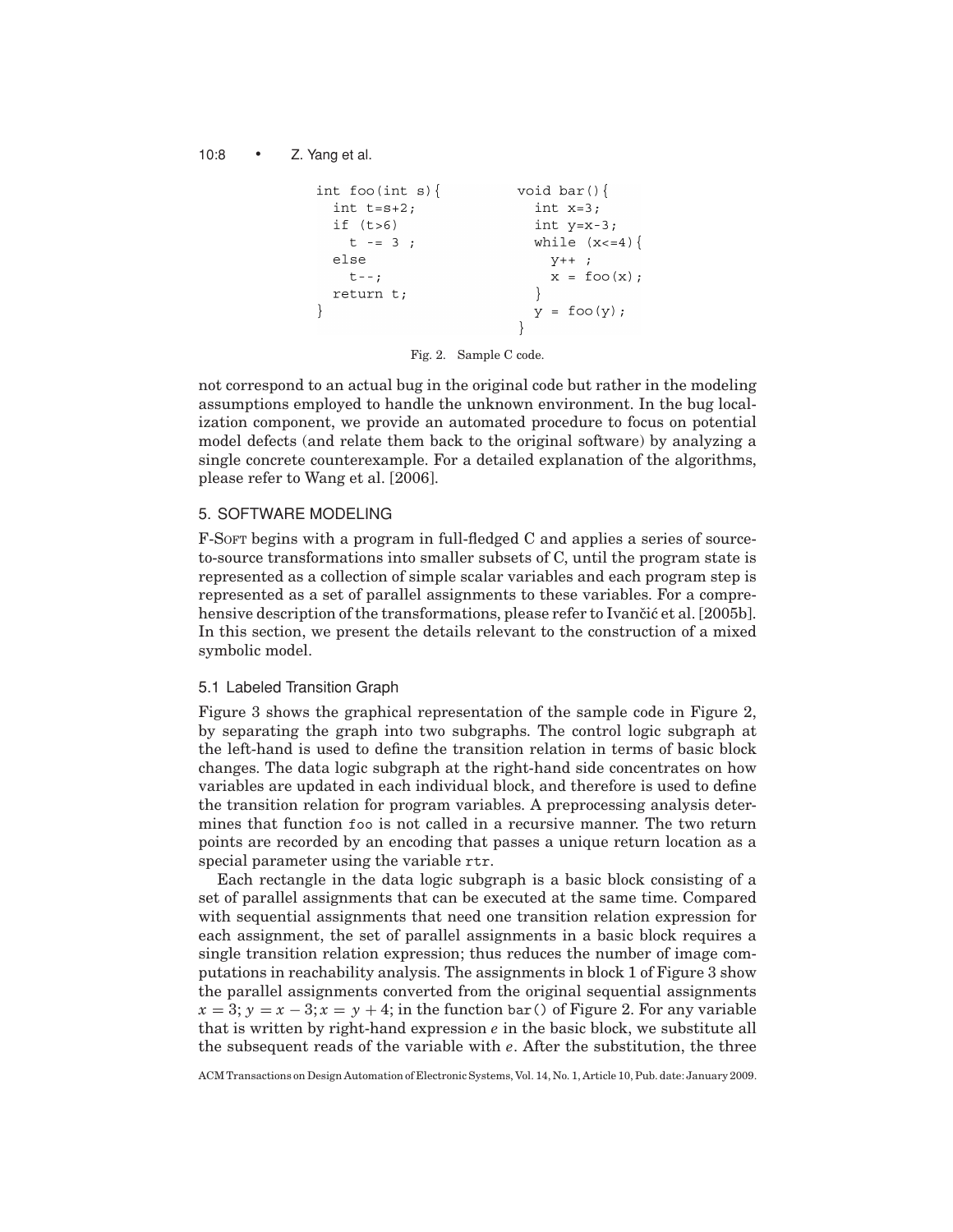#### Model Checking Sequential Software Programs • 10:9



Fig. 3. Labeled transition graph (divided into control logic and data path).

assignments become  $x = 3$ ;  $y = 3-3$ ;  $x = (3-3)+4$ ;. Then the dead assignments are removed, which leads to two remaining assignments  $y = 3-3; x = 3-3+4$ in this example.

The edges in Figure 3 are labeled by conditional expressions, for example, the transition from block 2 to block 3 is guarded by  $x < 4$ . In case an edge is not labeled by any condition, the default condition is true. Finally, block 1 is the entry block and block 9 is the one that leaves the analysis scope.

Formally, the transformations produce a simplified program that can be represented as a labeled transition graph.

*Definition* 5.1. A labeled transition graph *G* is a 5-tuple  $\langle B, E, X, \delta, \theta \rangle$ , wherein

- $-B = \{b_1, \ldots, b_n\}$  is a finite nonempty set of basic blocks.  $b_s \in B$  is an initial basic block.
- $-E \subseteq B \times B$  is a set of edges representing transitions between basic blocks.
- $-X$  is a finite set of variables that consists of actual source variables and auxiliary variables added for modeling and property monitoring.
- $-\delta : B \to 2^{\Sigma_A}$  is a labeling function that labels each basic block with a set of parallel assignments, where  $\Sigma_A$  represents the set of all possible C assignment expressions.
- $-\theta$ :  $E \rightarrow \Sigma_C$  is a labeling function that labels each edge with a condition, where  $\Sigma_C$  represents the set of all possible C conditional expressions, such as the conditions in the C code as part of if-then-else or while expressions.

We denote a valuation of all variables in  $X$  by  $\vec{x}$ , and the set of all valuations by X. The state space of the entire program is  $Q \subseteq B \times X$ . we define a state to be a tuple  $q = (b, \vec{x}) \in Q$ . The initial states of the program are in the initial basic block *b<sub>s</sub>* with an arbitrary data valuation, denoted by  $Q_0 = \{(b_s, \vec{x}) | \vec{x} \in \mathcal{X}\}\subseteq Q$ . The set of parallel assignments in each  $b_i \in B$ , denoted by  $\delta(b_i)$ , can be written as  $\{x_1 := e_1, \ldots, x_n := e_n\}$ , where  $\{x_1, \ldots, x_n\} \subseteq X$  and  $\{e_1, \ldots, e_n\} \subseteq \Sigma_A$ .

For checking reachability properties, we define a subset  $Q_{Err} \subseteq Q$  to be error states; model checking is then used to prove or disprove that these error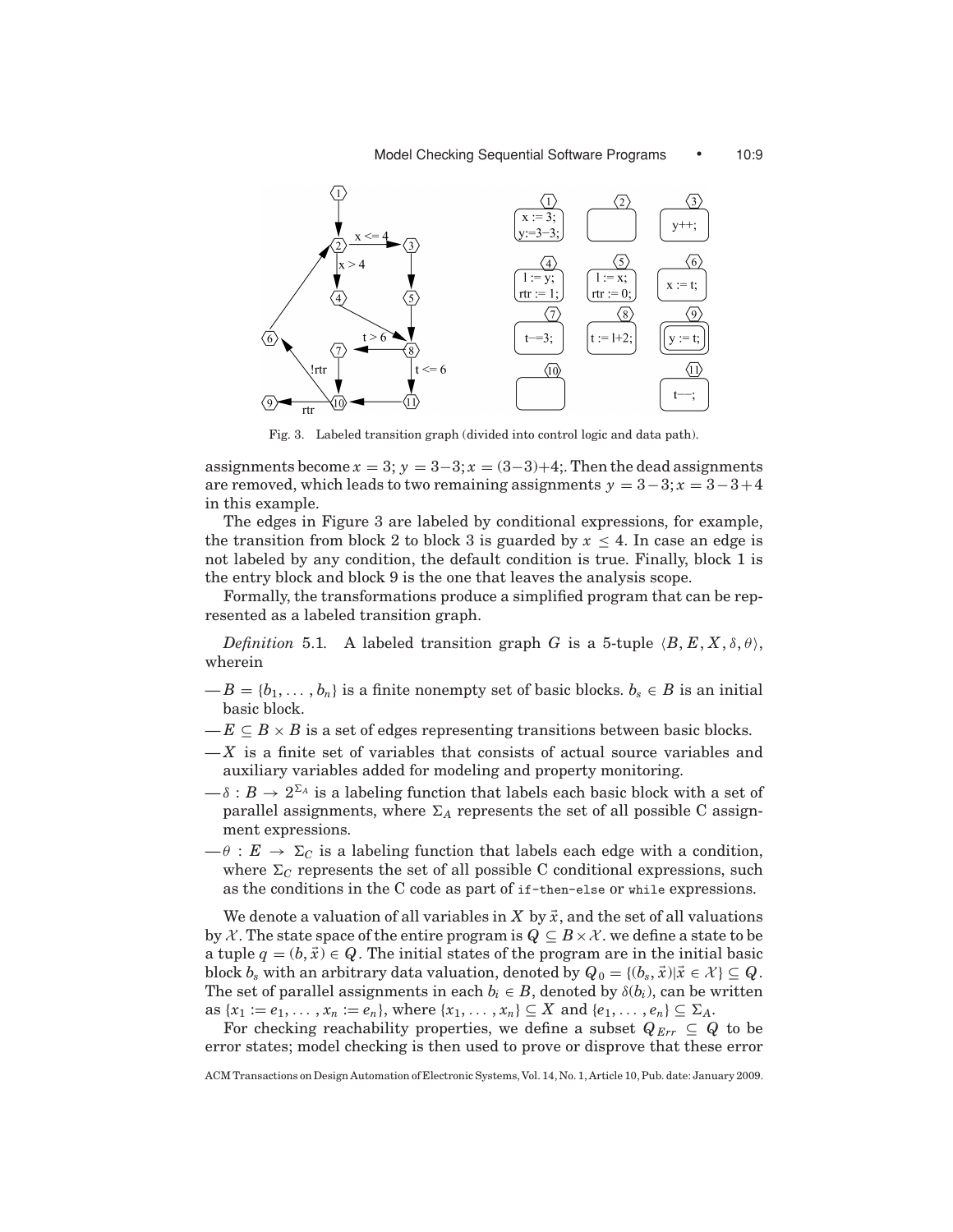10:10 • Z. Yang et al.

states can be reached. Let  $q_1 \rightarrow q_2$  denote a valid transition between the two states  $q_1, q_2 \in Q$ . We define a path in the state space Q to be a sequence of states  $(b_0, \vec{x}_0), \ldots, (b_k, \vec{x}_k)$  such that  $(b_0, \vec{x}_0) \in Q_0$  and for all  $0 \leq i \leq k - 1$ ,  $(b_i, \vec{x}_i) \rightarrow (b_{i+1}, \vec{x}_{i+1})$ . A counterexample is a path that ends in an error state  $(b_k, \vec{x}_k) \in Q_{Err}$ .

## 5.2 Pointer and Memory Modeling

One difficulty in modeling C programs lies in modeling indirect memory accesses via pointers, such as  $x=*(p+i)$  and  $q[i]=y$ . We replace all indirect accesses with equivalent expressions involving only direct variable accesses, by introducing additional variables and conditional expressions as described below.

- To facilitate the modeling of pointer arithmetic, we build an internal memory representation of the program by assigning to each variable a unique natural number representing its memory address. Adjacent variables in C program memory (for example, elements of an array) are given consecutive memory addresses.
- We perform a points-to analysis [Hind and Pioli 2001] to determine, for each indirect memory access, the set of variables that may be accessed (called the *points-to set*). If a pointer can point to a set of variables at a given program location, we rewrite a pointer read as a conditional assignment expression using the numeric memory addresses assigned to the variables.
- For accesses via pointers, we adopt an approach from hardware synthesis [Séméria and Micheli 1998] and create additional variables for each pointer variable. The declaration int  $**p$  creates three variables:  $v_p$  for pointer p,  $\dot{v}_p$  for pointer dereference \**p*, and  $\ddot{v}_p$  for pointer dereference \*\* *p*. A pointer reference in the C code, such as &*q*, also leads to an additional variable–in this case the variable  $\hat{v}_q$ .

As an example, consider the assignment  $p = kq$ , where  $p$  is declared as int \*\*p and *q* as int \*q. This assignment directly corresponds to the assignment  $v_p = v_q$ . However, since  $p = \&q$  implies  $*p = q$  and  $** p = *q$ , two new assignments  $\dot{v}_p = v_q$  and  $\ddot{v}_p = \dot{v}_q$  are also inferred from the original assignment in the source code. We call such assignments *implied assignments*. Consider another assignment  $q = \& m$  in the same program where m is declared as int m. This assignment gives rise not only to the assignments  $v_q = \dot{v}_m$  and  $\dot{v}_q = v_m$ , but also to conditional assignments due to aliasing. Since *p* may equal &*q*, it is possible that  $*D$  and  $*$  *p* are assigned new values when *q* is assigned. This results in the conditional assignments  $\dot{v}_p = (v_p == \hat{v}_q)\hat{v}_m : \dot{v}_p$  (which stands for  $*p = (p == \&q)$ ? $\&m : *p)$  and  $\ddot{v}_p = (v_p == \hat{v}_q)$ ? $v_m : \ddot{v}_p$  (which stands for ∗ ∗ *p* = (*p* == &*m*)?*m* : ∗ ∗ *p*). These kind of assignments are called *aliasing assignments*.

## 5.3 Unbounded Data and Recursion

The C language specification does not bound heap or stack size, but our focus is on generating a model with bounded dynamic arrays and recursions. Such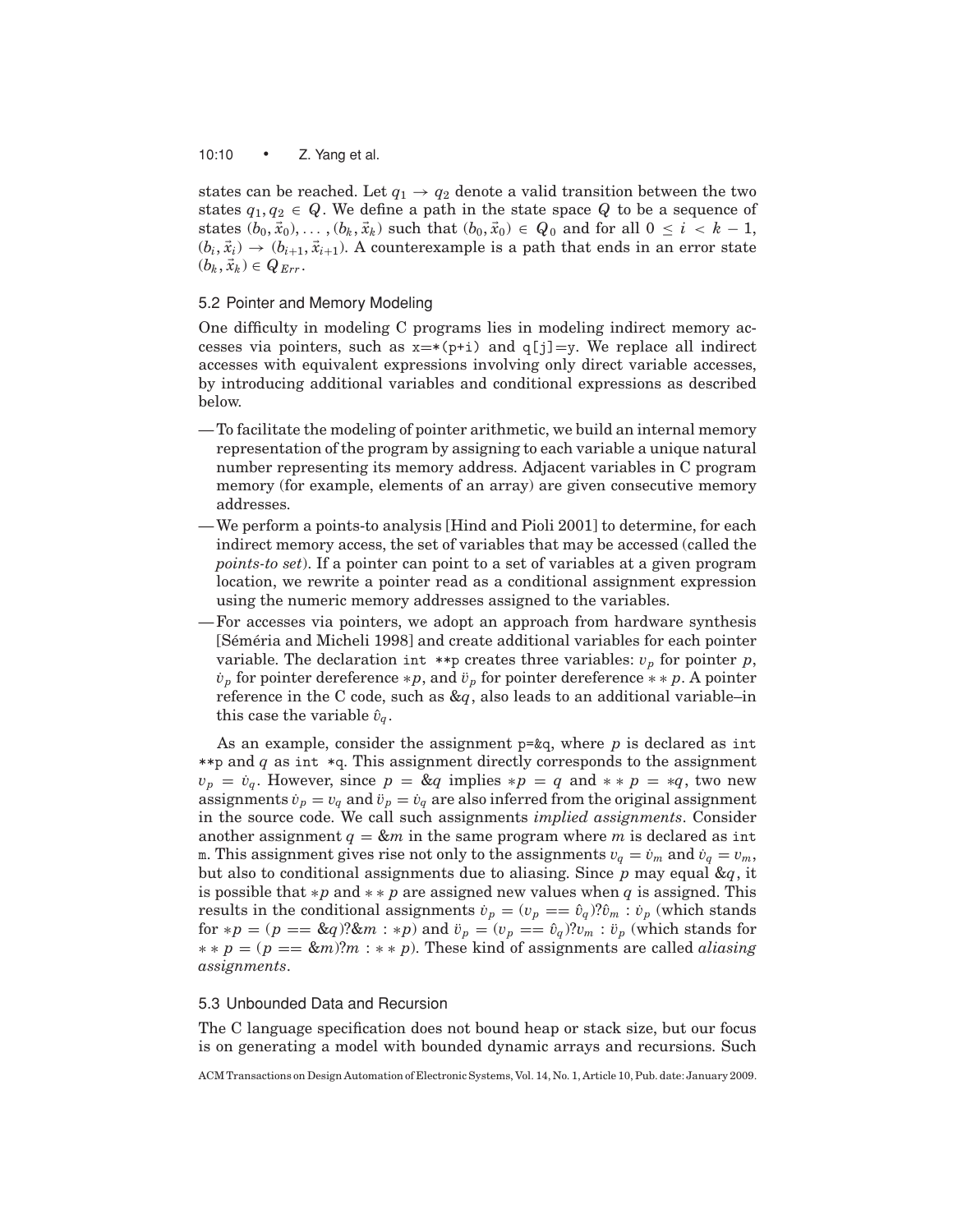modeling approach works well on control intensive programs such as device drivers and embedded software in portable devices, although it may not be suitable for programs in some application domains such as scientific computing and memory management. We model the heap as a finite array, adding a simple implementation of malloc() that returns pointers into this array. We also add a bounded depth stack as another global array in order to handle bounded recursion, along with code to save and restore local state for recursive functions only. Therefore, we only handle bounded recursions with the bound provided by users. However, we argue that there is always a tradeoff between precision and termination, given the fact that program verification in general is undecidable.

## 5.4 Symbolic Representation of the Model

Let  $P$  denote the set of program counter  $(PC)$  variables for encoding the set *B* of basic blocks (or program locations);<sup>1</sup> then *P* and *X* form the complete set of state variables of the model. Their next-state values are represented by the *primed* version  $P'$  and  $X'$ . The verification model is represented by  $\langle T, I \rangle$ , wherein  $T(P, X, P', X')$  is the transition relation and  $I(P, X)$  is the initial state predicate. An evaluation of the characteristic function  $T(b, \vec{x}, b', \vec{x}')$  is *true* if and only if there is a transition from the state  $(b, \vec{x})$  to the state  $(b', \vec{x}')$ . Similarly, the evaluation of function  $I(b, \vec{x})$  is *true* if and only if  $(b, \vec{x})$  is an initial state.

We choose to represent expressions related to PC variables as Boolean formulas. That is, we allocate a finite set of Boolean variables  $P = \{p_1, p_2, \ldots, p_k\}$ with  $p_1$  the least significant bit. This is based on the observation that formulas involving the PC variable are often control-intensive, for which the representation of linear constraints is ill-suited. For instance, a PC value of 5  $(p_1 = p_3 = 1, p_2 = 0)$  is encoded as  $(p_3 \wedge \neg p_2 \wedge p_1)$ . For convenience, in the rest of the article we use  $P = val$  to denote the value of the PC variables is *val*, although it should be understood that *P* is a set and it presents multiple Boolean variables.

On the other hand, we use integer and real linear constraints to model the data-path. Individual expressions in  $\delta(b_i)$  such as  $(x'_k = e_{ik})$  are represented either by a Boolean formula, Presburger formula, or polyhedrons on real, depending on the type of the variable  $x'_{k}$ . If there are expressions that are not type-consistent, we perform over-approximation similar to that for nonlinear operators to be discussed next. In this case, the correlation of variables from two different types are ignored.

Reachable states are also represented disjunctively as the union of subformula. For instance, given a set of initial values  $\{x_1 = e_{01}; \ldots; x_m = e_{0m}\}\$  and the entry block  $b_s$ , we have the initial predicate  $I = (P = b_s) \wedge \bigwedge_{k=1}^m (x_k = e_{0k})$ . Given a composite formula representing an arbitrary state set, we can easily partition the conjuncts and convert it to DNF.

<sup>&</sup>lt;sup>1</sup>P consists of  $\lceil \log |B| \rceil$  Boolean variables in a pure bit-level representation, or a single integer variable in a word-level representation.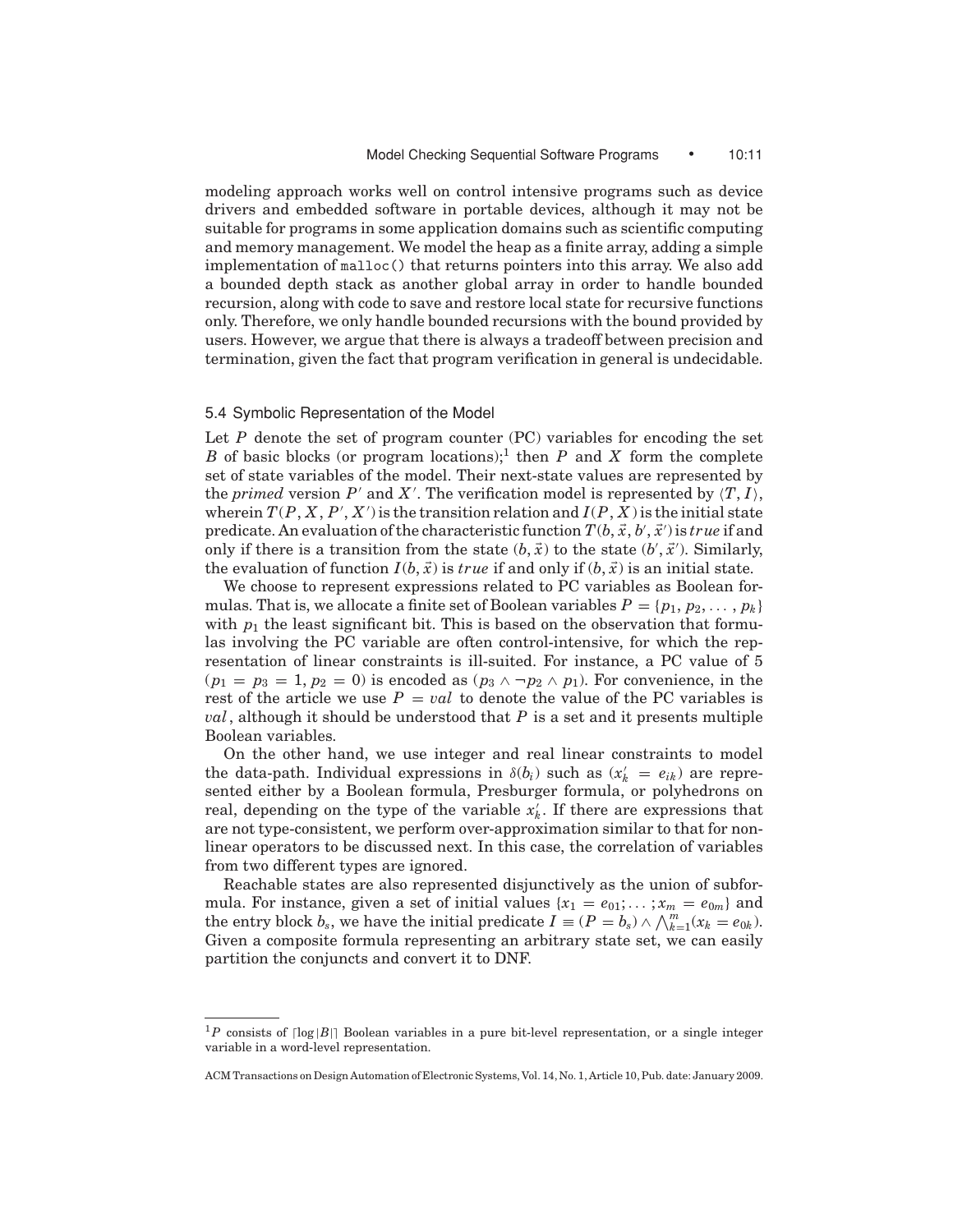#### 10:12 • Z. Yang et al.

#### 5.5 Handling Non-Linear Operators

Since non-linear operators on integer and real variables cannot be modeled by polyhedrons, they need special treatment. If all operands are of integer type and of bounded size, we can model a non-linear operation as Boolean-level operations through the instantiation of predefined logic components such as multipliers. However, not all non-linear operations can be handled this way: if a bounded integer variable  $x$  is treated as a fixed-length bit-vector, then (1) any operation on  $x$  must be treated as a bit-vector operation; and (2) any other operand of the same bit-vector operation must be treated as a bit-vector. Therefore, the definition of bit-vector variable is transitive. If a non-linear operation involves both fixed-length bit-vectors and unbounded integers, it cannot be modeled in pure Boolean logic. The requirement of disallowing common variables shared among different symbolic decision procedures clearly differentiates this modeling approach from the Nelson-Oppen framework for cooperating decision procedures [Nelson 1984].

If this requirement is not satisfied, we resort to approximate modeling. A straightforward way is to assume that the result of a non-linear operation takes an arbitrary value. For instance, the assignment  $x_k \leftarrow x_i * x_j$  becomes  $x_k \leftarrow w$ , where *w* is a nondeterministic *pseudo input* variable of the suitable type. During post-condition computation, *w* will be existentially quantified out, therefore modeling the fact that  $x_k$  can take an arbitrary value. If an upper and/or lower bound on the values of its operands is known, we can improve the approximation by estimating the output value range of the non-linear operation. For instance, given  $1 \le x_i \le 4$  and  $2 \le x_j \le 5$ , we can impose the additional constraint  $2 \leq w \leq 20$ . The bound information of variables  $x_i$  and  $x_j$  may come from an interval analysis [Zaks et al. 2008], which determines a conservative value interval of each variable in the given program.

## 6. MIXED SYMBOLIC TRANSITION RELATIONS

Now we present our software specific optimizations that decompose and simplify mixed symbolic representations of the transition relation and the reachable state set.

#### 6.1 Disjunctive Transition Relations

From the labeled transition graph of a given program, we construct the symbolic representation of its verification model as follows. We define transition relation of the entire model as:

$$
T \equiv \bigvee_{(b_i,b_j)\in E} t_i^d \wedge t_{ij}^c,
$$

where  $t_{ij}^c$  denotes the transition of control flow from block  $b_i$  to block  $b_j$ , and  $t_i^d$ denotes the data assignments inside block  $b_i$ . Given a transition from  $b_i$  to  $b_j$ under the condition  $\theta(b_i, b_j)$ , the transition relation  $t_{ij}^c$  is defined as follows,

$$
t_{ij}^c \equiv (P = i) \wedge (P' = j) \wedge \theta(b_i, b_j).
$$

ACM Transactions on Design Automation of Electronic Systems, Vol. 14, No. 1, Article 10, Pub. date: January 2009.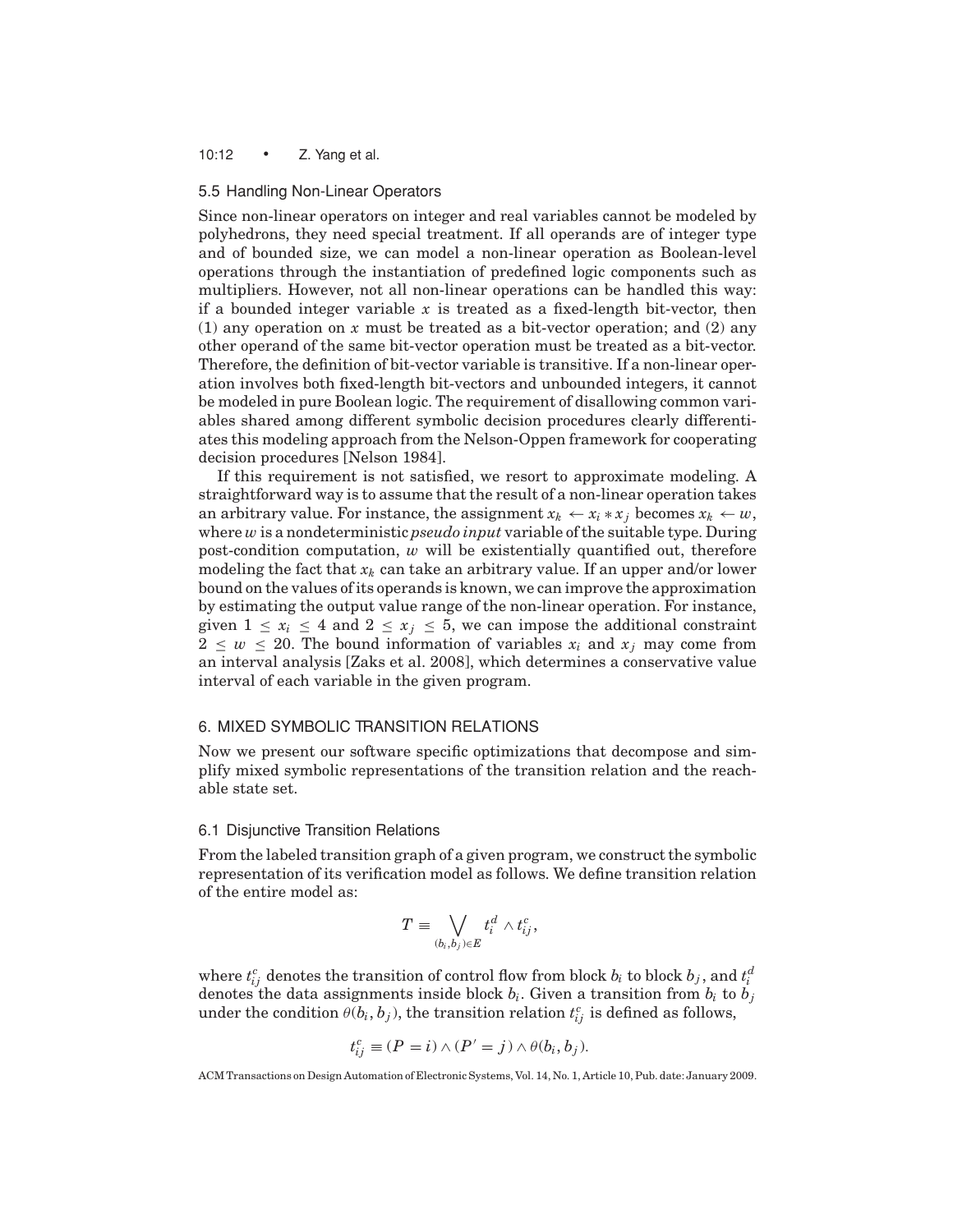Given a block  $b_i \in B$ ,  $t_i^d$  describes the conjunction of all assignments in  $\delta(b_i)$ , and therefore is defined as follows,

$$
t_i^d \equiv (P = i) \wedge \bigwedge_{k=1}^{|X|} (x'_k = e_{ik}).
$$

Inside a block  $b_i$ , for each variable  $x_k \in X$ , the elementary transition relation is  $x'_k = e_{ik}$  such that

$$
e_{ik} = \begin{cases} e, & \text{if } (x_k := e) \in \delta(b_i), \\ x_k, & \text{otherwise} \end{cases}
$$

A disjunctively partitioned *T* is naturally suited for sequential software programs. Let  $T = \bigvee T_{ij}$  and  $T_{ij} = t^d_i \wedge t^c_{ij}$ ; then  $T_{ij}$  corresponds to a transition in the labeled transition graph.

$$
T_{ij} \equiv (P = i) \wedge (P' = j) \wedge \theta(b_i, b_j) \wedge \bigwedge_{k=1}^{|X|} (x'_k = e_{ik}).
$$

Note that the partitioning of  $T$  into  $T_{ij}$  is independent of any symbolic representation. When we use composite formulas to represent each  $T_{ij}$ , there will be another level of decomposition which further partitions each component  $T_{ij}$ into individual conjuncts based on their formula types. It is worth pointing out that these two levels of decomposition are different, and indeed complementary.

## 6.2 Simplifying Transition Relations

The main reason for state explosion inside symbolic model checking is the exponential dependency of the state space on the number of state variables of the model. For many realistic C programs, the number of variables of the verification model can easily be in the hundreds (including those added for modeling indirect memory accesses, function calls, and encoding properties), which is well above the capacity of state-of-the-art BDD and polyhedral analysis algorithms. Although all elementary decision procedures can dynamically simplify representations—variable sifting in CUDD and simplify in the Omega library—they are time-consuming in the presence of many variables.

The symbolic model checking algorithm as outlined up to this point still suffers from performance problems. In a normal reachability fixpoint computation, it is often the case that both the number and the size of polyhedrons in the reachable state set quickly become too large for the underlying polyhedral libraries.

Our observation is that most variables in sequential programs are inherently local, and therefore should be considered as state-holding only when they affect the control flow or the data-path. In our previous work [Wang et al. 2007], we have successfully exploited this characteristic of sequential program to simplify BDD-based image computation, and have obtained significant performance improvement. Here, we extend the technique to simplify the transition relation as well as reachable state sets for model checking using mixed representations.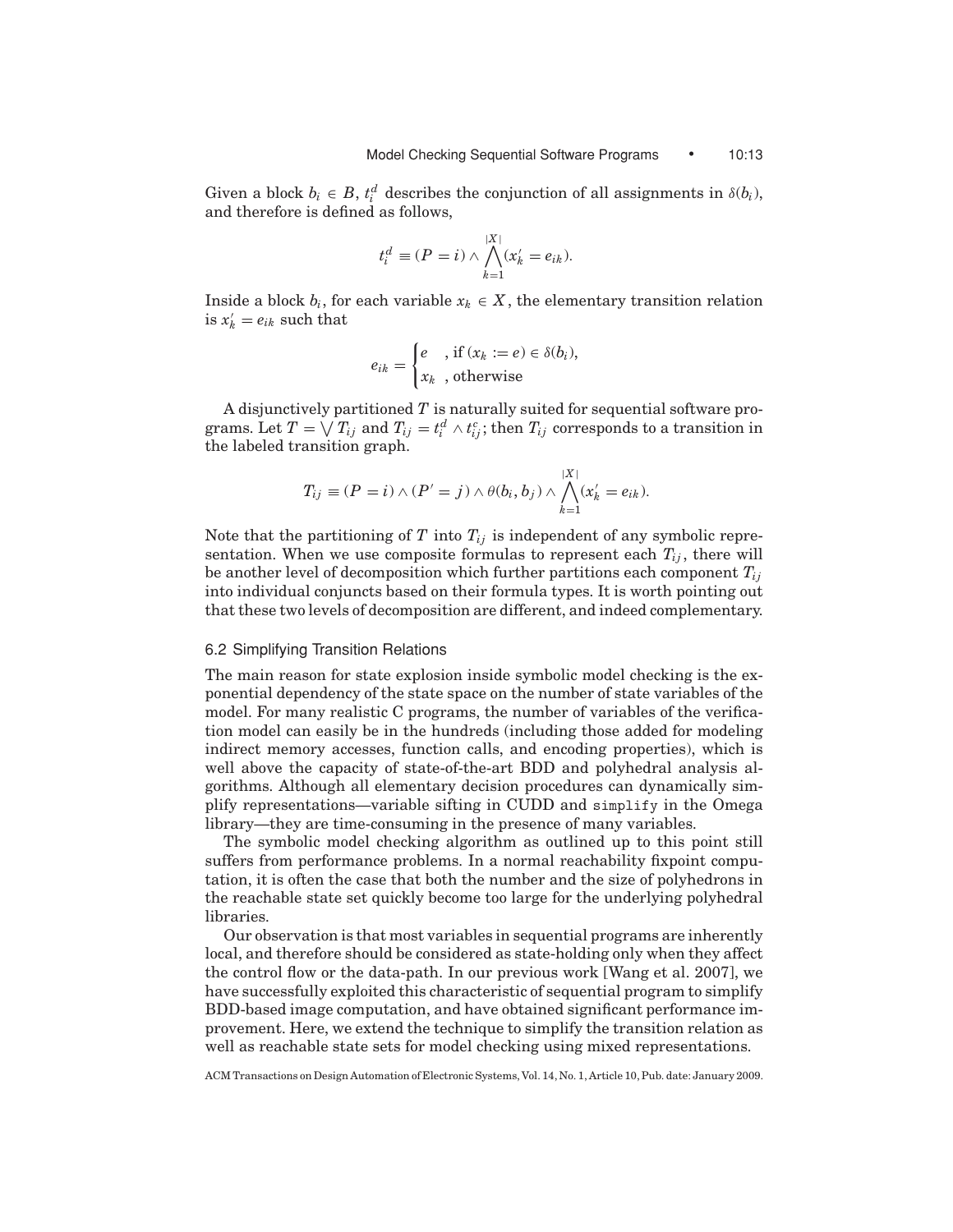10:14 • Z. Yang et al.

code fragment

| L1: $x = y = 0$ ;   | $\{ \}$    |
|---------------------|------------|
| L2: $x = 7$ ;       | $\{ \}$    |
| L3: $s = x$ ;       | $\{x\}$    |
| L4: $y = 8$ ;       | $\{s\}$    |
| L5: $s = s + y$ ;   | $\{s, y\}$ |
| L6: if (s) goto L2; | $\{s\}$    |
| $L7:$ ERROR:        |            |

live variables

Fig. 4. An example of live variables.

*Definition* 6.1. Variable  $x \in X$  is *live* in block  $b_m \in B$  if and only if  $b_m$  is on an execution path  $\pi$  from  $b_i$  to  $b_j$  (including  $b_i$  and  $b_j$ ) such that,

 $-x$  is defined in  $\delta(b_i)$  and not redefined in any other blocks in  $\pi$ , and

— *x* is read in an assignment in  $\delta(b_j)$  or in the condition  $\theta(b_j, b_k)$  where  $(b_j, b_k) \in$ *E*.

In our reachability procedure, we associate a reachable state subset with each basic block (i.e., a disjunctive partition of the reachable state set). From this definition, it is clear that if  $x$  is not live in block  $b_i$ , there is no need to record its value in the associated reachable state subset. Note that according to the definition a variable *x* may be live in a block even if *x* is not accessed in the block. Locally defined variables are live only inside the program scopes in which they are defined; these variables can be identified syntactically. However, we note that even globally defined variables may not be live (according to our definition) at all basic blocks. We use the code fragment in Figure 4 to show that global variables are often live at a limited number of locations. Assume that *x*, *y*, and *s* are global variables but do not appear elsewhere in the program. Then none of them are live at program locations 1 and 2, since their values will not affect the control flow and data-path. Variable *x* is considered live at L3 because its value will be assigned to *s*, and similarly for *y* at L5. We consider *s* as live at L6 because its value may affect the control flow. (Figure 4 is for illustration purposes only.)

Finding the set of blocks in which variable  $x$  is live is a standard program analysis problem. We use the live variable analysis for the following optimization. During the construction of the transition relation  $T_{ij}$ , if a certain variable  $x_k$  is not alive in the destination block  $b_j$  , we remove  $x'_k = e_{ik}$  from the transition relation component, since the value of  $x_k$  would be immaterial in the destination block. The next-state variable  $x'_{k}$  in this case can assume an arbitrary value, thereby providing an abstraction of the search state space. Note that the live variable analysis can achieve significantly more reduction of the transition relation size than a simple program slicing. In Figure 4, for instance, we can remove the implicit assignments  $x' = x$  from the transition relations at Lines 4-6 where *x* is not live; however, a property dependent program slicing along cannot remove them. Our experience shows that in practice, live variables with respect to any individual block comprise typically less than 30% of the entire program variables in *X* .

In our previous work [Wang et al. 2007], the live variable information was used to existentially quantify dead variables out of image results at each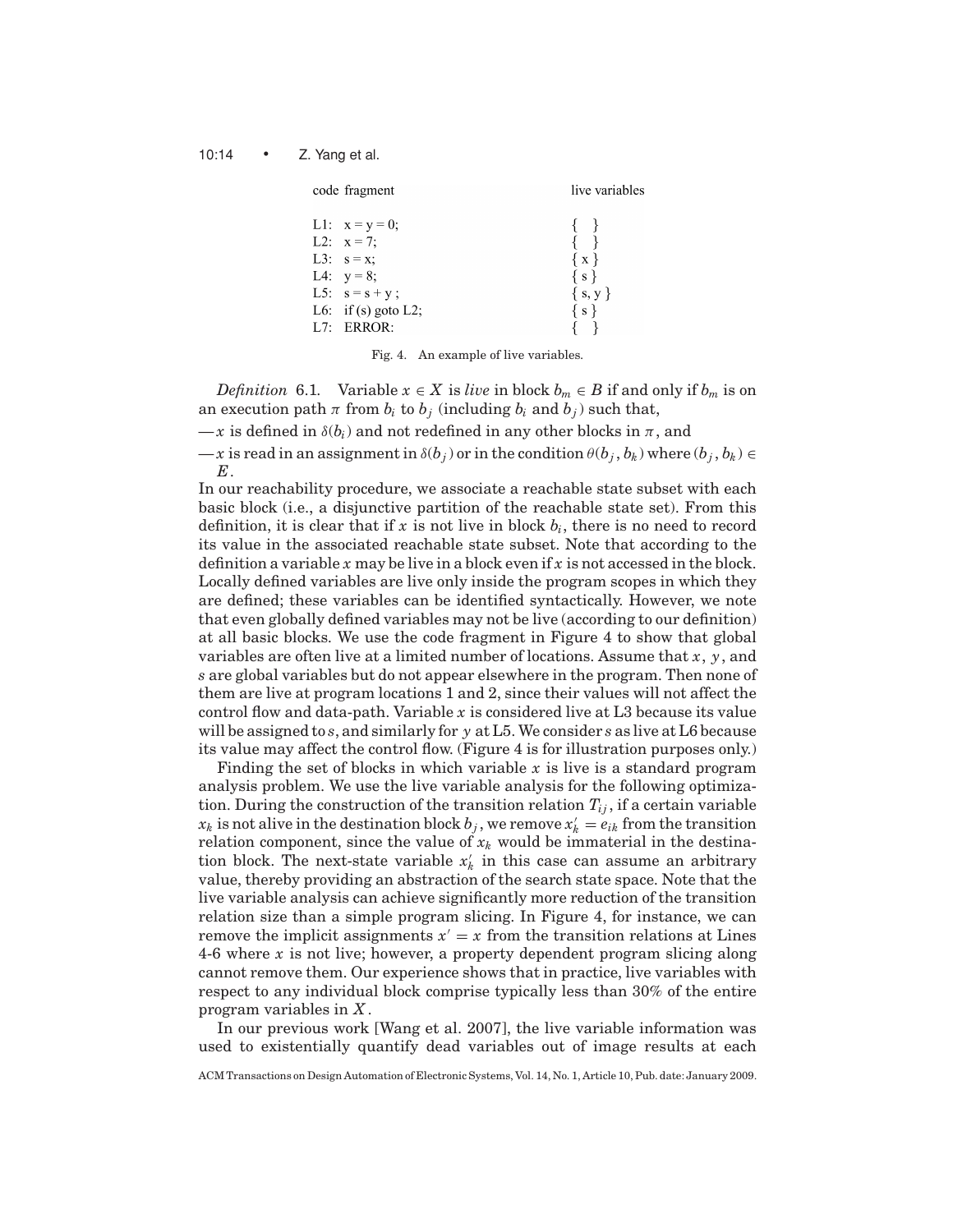iteration. In this article, however, we use live variables to directly simplify the mixed symbolic representations of individual transition relation components. This prevents transition relations of dead variables from being involved in the often costly post-condition computation. Existential quantification of dead variables from the post-condition results, as was done in Wang et al. [2007], is avoided since dead variables never appear in the result in the first place.

Removing dead variables not only reduces the sizes of the symbolic representations, but also leads to a potentially faster convergence of reachability analysis. Take the code fragment in Figure 4 as an example. With the live variable based simplification, one can declare the termination of reachability fixpoint computation after going from L1 through L6 only once. This is because the post-condition of L6 is ( $P = 2 \wedge s = 15$ ), which has already been covered by  $(P = 2)$ , the post-condition of L1 (wherein *s* can take any value). However, if *x* and *y* are assumed to be live everywhere, we will have much larger polyhedrons to represent in the reachable states at each location. In addition, we can no longer declare convergence after L6, since the post-condition  $(P = 2 \land s = 15 \land x = 7 \land y = 8)$  is not covered by  $(P = 2 \land x = 0 \land y = 0)$ , the post-condition of L1. As a result, we need a few more iterations in order to declare convergence.

## 7. SYMBOLIC SEARCH STRATEGIES

In this section, we present symbolic search algorithms that are suitable for software verification using mixed symbolic representations.

## 7.1 Disjunctive Symbolic Reachability Computation

In symbolic model checking, the state transition graph of the model is represented symbolically by  $\langle T, I \rangle$ , where  $T(X, P, X', P')$  is the characteristic function of the transition relation, and  $I(X, P)$  is the initial state predicate. Reachability analysis is a least fixpoint computation,

$$
R = \mu Z.I \vee post(T, Z) .
$$

Here,  $\mu$  denotes the least fixpoint and Z is an auxiliary variable for iteration. Reachability fixpoint computation starts from the initial state set and repeatedly adds the post-condition of already reached states until convergence. Given a transition relation *T* and a set *D*(*X* , *P*) of states, the post-condition or *image* of *D* with respect to *T* consists of all the successors of *D* in the state transition graph. Let  $f_{(X/X)}$  denote the substitution of X' variables in f by the corresponding *X* . Then

$$
post(T, D) = (\exists_{X,P} T \wedge D)_{(X/X', P/P')} .
$$

Partitioned transition relations for symbolic image computation were proposed in conjunctive forms. In Narayan et al. [1997], multiple variable orders were used together with partitioned BDDs [Bryant 1986] to reduce the peak memory usage in reachability analysis. However, these works were not targeted for handling software models. In general, image computation based on a disjunctively partitioned transition relation is effective only if a good partition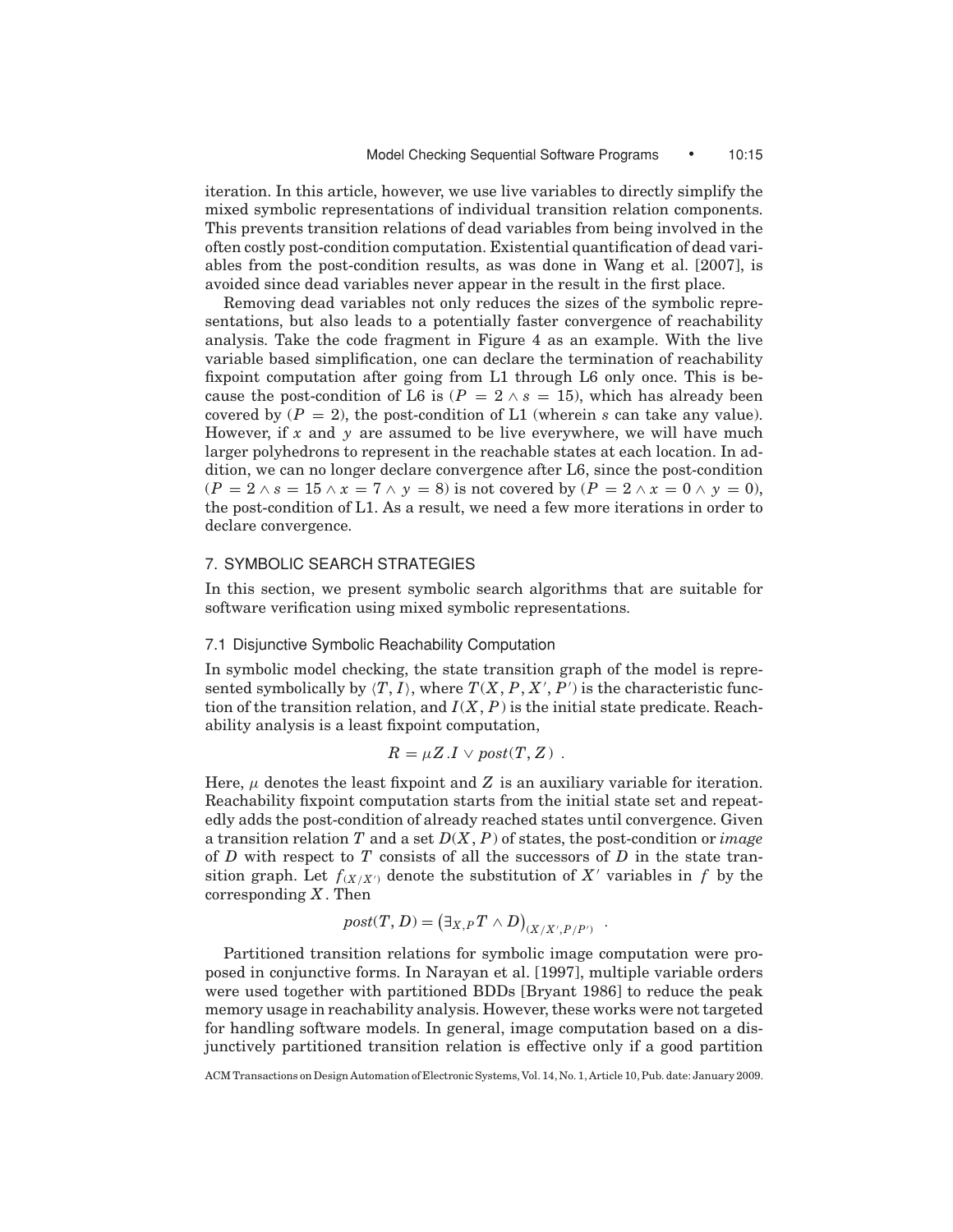10:16 • Z. Yang et al.

can be efficiently computed. For hardware verification, previous applications of disjunctively partitioned transition relation were not successful, since creating a good disjunctive partition itself is a non-trivial task. Our work demonstrates that disjunctive partitioning is naturally suited for software models due to their sequential nature. Our new method differs from the prior work in the criteria we use for decomposition and in our software-specific simplifications.

Since we have disjunctive transition relation, the post-condition computation can be decomposed into a set of easier steps as follows,

$$
post(T, D) = \left(\exists_{X,P} \bigvee_{(b_i,b_j)\in E} (T_{ij} \wedge D)\right)_{(X/X',P/P')} = \bigvee_{(b_i,b_j)\in E} \left(\exists_{X,P} (T_{ij} \wedge D)\right)_{(X/X',P/P')}.
$$

Based on Equation 2, we can convert V  $T_{ij} \wedge D \text{ into DNF format. Let } T_{ij} \wedge D =$  $(f_{ij}^B \wedge f_{ij}^I \wedge f_{ij}^R)$ , where  $f_{ij}^B$ ,  $f_{ij}^I$ , and  $f_{ij}^R$  are sub-formulas in Boolean logic, Presburger arithmetic, and Boolean combination of real linear constraints, respectively. Let  $X = X^B \cup X^I \cup X^R$ , where  $X^B$ ,  $X^I$  and  $X^R$  represent the set of Boolean, integer and real variables. The post-condition computation can be decomposed further as follows,

$$
post(T, D) = \bigvee_{(b_i, b_j) \in E} (\exists_{X^B, X^I, X^R, P} \bigvee \left( f_{ij}^B \wedge f_{ij}^I \wedge f_{ij}^R \right))_{(X/X', P/P')}
$$
  
\n
$$
= \bigvee_{(b_i, b_j) \in E} \left( \bigvee \exists_{X^B, X^I, X^R, P} \left( f_{ij}^B \wedge f_{ij}^I \wedge f_{ij}^R \right) \right)_{(X/X', P/P')}
$$
  
\n
$$
= \bigvee_{(b_i, b_j) \in E} \left( \bigvee \left( \exists_{X^B, P} f_{ij}^B \right) \wedge \left( \exists_{X^I} f_{ij}^I \right) \wedge \left( \exists_{X^R} f_{ij}^R \right) \right)_{(X/X', P/P')}
$$

Computing post-condition subsets individually is often more efficient than computing the entire set on a monolithic transition relation, since it reduces the peak size of symbolic representations for intermediate products. For BDDbased operations, the disjunctive decomposition can reduce the peak live BDD nodes [Wang et al. 2007]; for polyhedron-based operations, it can reduce the peak number of polyhedrons and the number of linear constraints.

.

## 7.2 The Reach Frontier Strategy

Let  $R^{i-1}$  and  $R^i$  represent the sets of reachable states at two consecutive steps; in computing  $R^{i+1}$ , one can use  $post(T, R^i \setminus R^{i-1})$  instead of  $post(T, R^i)$  if the  $\text{symbolic representation of } (R^i \setminus R^{i-1}) = R^i \wedge \ R^{i-1} \text{ is smaller than that of } R^i.$ In BDD based symbolic model checking, the set  $R^i \setminus R^{i-1}$  is called the *frontier set* [Ranjan et al. 1995]. However, in order to detect convergence, one still needs to store the entire reachable state set  $R^i$  (in order to stop as soon as  $R^{i+1} = R^i$ ).

We have observed that maintaining the entire reachable state set  $R<sup>i</sup>$  at every iteration is costly. In symbolic model checking, it is a known fact that the size of symbolic representation of  $R<sup>i</sup>$  often increases in the middle stages of fixpoint computation and then decreases when it is close to convergence. The case becomes even more severe with polyhedrons in our mixed representations, which is largely due to the fact that composite formula representation is not canonical —after being propagated through various branching and re-converging points, polyhedrons are fragmented more easily into smaller pieces.

We propose a specialized symbolic search strategy called REACH\_FRONTIER to improve reachability fixpoint computation. The idea is to avoid storing the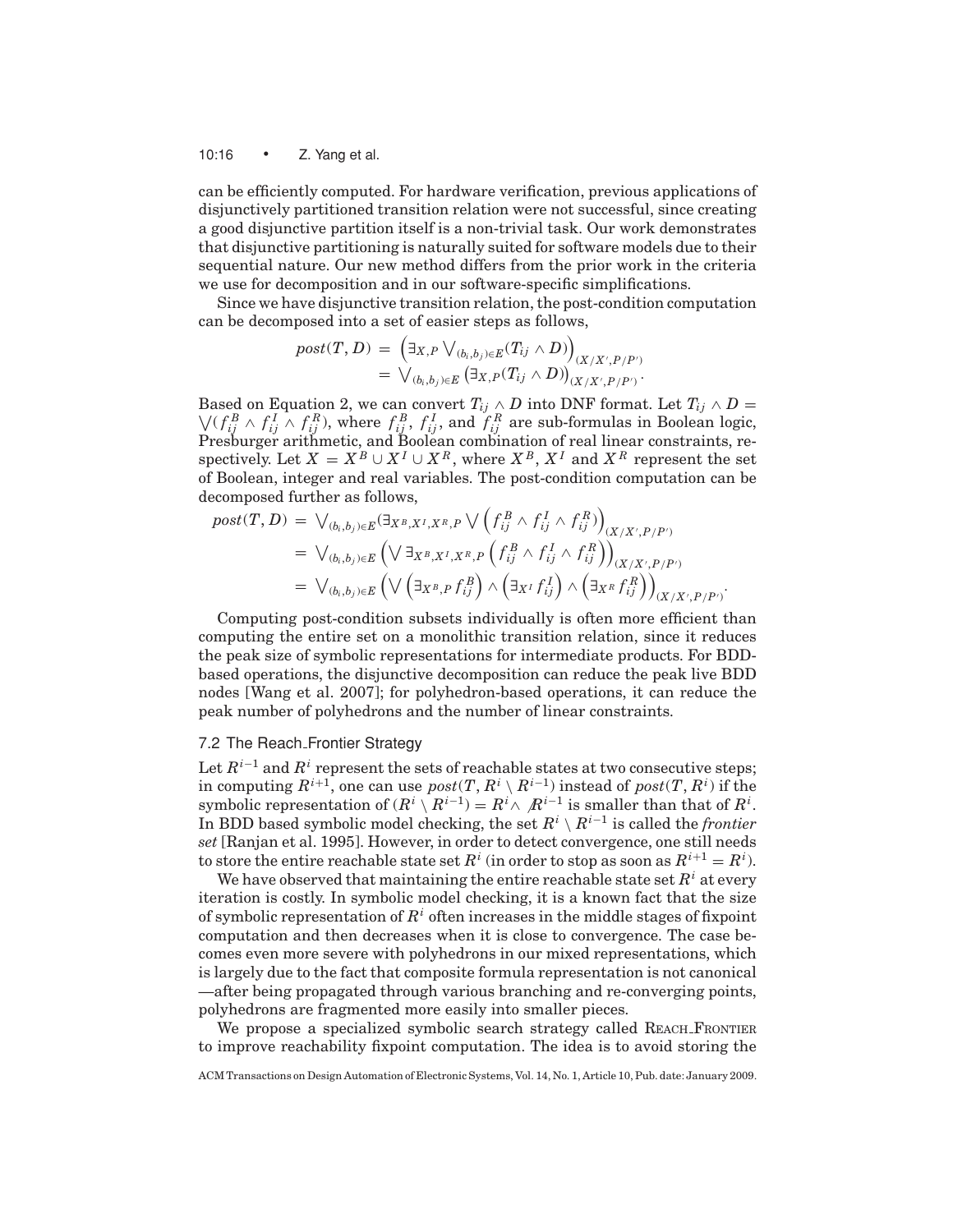

Fig. 5. Control flow graph of a C code and its dominator tree.

entire reachable state set at each iteration, but use an augmented frontier set to detect convergence. Given an LTG  $G$ , we say block  $b_i$  *dominates* block  $b_j$  if every path from the initial block to  $b_j$  goes through  $b_i$ . A *back edge* is an edge  $(b_i, b_i)$  whose head  $b_i$  dominates its tail  $b_j$ . Figure 5 shows the control flow graph of a C code on its left, where the dotted line indicate a back edge. To its right is the corresponding *dominator tree*, in which each block dominates only its descendants in the tree. There exist classic algorithms [Aho et al. 2006] to compute the set of dominators and back edges.

Let  $E_{back} \subseteq E$  be the set of back edges in the LTG, whose removal will make the graph acyclic<sup>2</sup>. Let  $Q_{bt} \equiv \vee_{(b_i,b_i)\in E_{back}} (P = b_j)$  be the subspace associated with the tails of the back edges. In Figure 5, for instance, the subspace is represented by  $Q_{bt} \equiv (P = 3)$ . If we record all the reached states falling inside  $Q_{bt}$ , which is  $S = R \wedge Q_{bt}$ , then the emptiness of the set  $(F \setminus R \wedge Q_{bt})$  can be used to detect convergence.

**Algorithm 1.** Reachability computation with the REACH FRONTIER approach

bool Reach Frontier $(T,I,Q_{Err},Q_{bt})$ {  $F = I$ ;  $S = I \wedge Q_{bt}$ ; while  $(F \neq false)$ if ( $(F ∧ Q_{Err}) ≠ false$ ) return *false*;  $F = (post(T, F) \setminus F) \setminus S;$  $S = S \vee (F \wedge Q_{bt});$ return *true*; }

<sup>&</sup>lt;sup>2</sup>Removing back edges will make LTG acyclic if the graph is derived from programs with exclusive use of structured flow-of-control statements such as if-then-else, while-do, continue and break statements. However, programs written using goto statements may cause the resulted LTG to be not *reducible*, in which the LTG may contain cycle even after remove back edges. If this case, we remove *retreating edges*, a super set of back edges. For more information on retreating edges and reducibility, please refer to [Aho et al. 2006].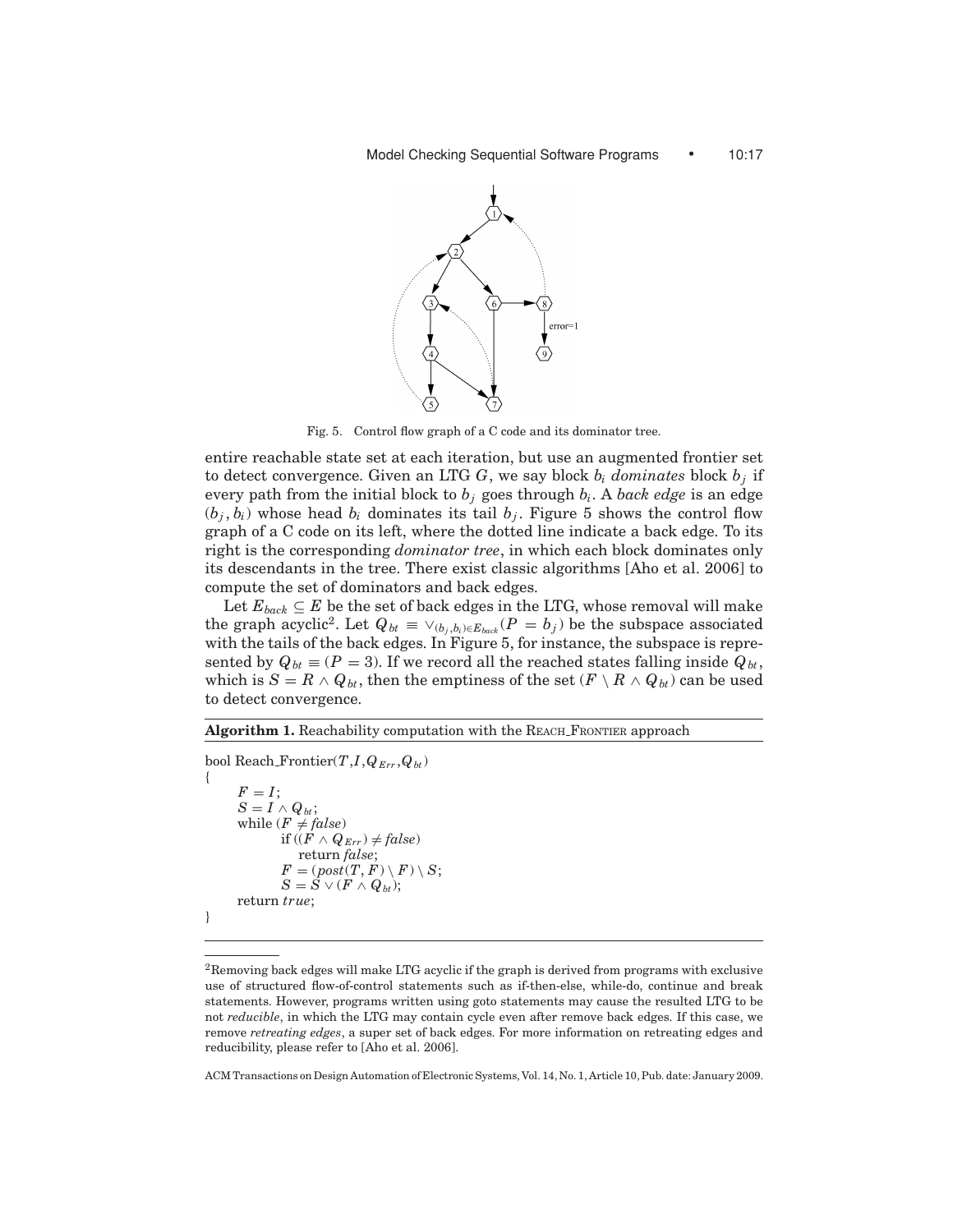## 10:18 • Z. Yang et al.

| iteration                   | F                | S                    | R                                      |
|-----------------------------|------------------|----------------------|----------------------------------------|
|                             | $P=1 \wedge x=0$ | f al se              | $P=1 \wedge x=0$                       |
| $\mathcal{D}_{\mathcal{L}}$ | $P=2 \wedge x=0$ | f al se              | $P = 1 \wedge x = 0 \vee$              |
|                             |                  |                      | $P=2 \wedge x=0$                       |
| $\mathcal{D}_{\mathcal{L}}$ | $P=3 \wedge x=1$ | $P = 3 \wedge x = 1$ | $P=1 \wedge x=0 \vee$                  |
|                             |                  |                      | $P = 2 \wedge x = 0 \vee$              |
|                             |                  |                      | $P=3 \wedge x=1$                       |
| 4                           | $P=2 \wedge x=1$ | $P=3 \wedge x=1$     | $P = 1 \wedge x = 0 \vee$              |
|                             |                  |                      | $P = 2 \wedge (x = 0 \vee x = 1) \vee$ |
|                             |                  |                      | $P=3 \wedge x=1$                       |
| 5                           | $P=4 \wedge x=1$ | $P=3 \wedge x=1$     | $P=1 \wedge x=0 \vee$                  |
|                             |                  |                      | $P=2 \wedge (x=0 \vee x=1) \vee$       |
|                             |                  |                      | $P = 3 \wedge x = 1 \vee$              |
|                             |                  |                      | $P=4 \wedge x=1$                       |
| 6                           | f al se          |                      |                                        |

Table I. Reachability computations with or without the REACH FRONTIER approach

Our new reachability procedure in Algorithm 1 takes as parameters the symbolic model  $\langle T, I \rangle$ , the set of error states  $Q_{Err}$ , as well as the state subspace *Qbt* associated with tail blocks of back edges *Eback*. We use set *S* to represent the subset of already reached states that falls inside  $Q_{bt}$ . When we define  $Q_{bt} \equiv$  $\vee_{b_i \in B}(P = b_i)$ , the algorithm becomes the same as the ordinary reachability analysis procedure.

Table I illustrates the effectiveness of the reachability computation with the REACH FRONTIER approach. The reachability computation is performed on the example shown in Figure 5. In the table Column 1 shows the index of the iterations, Column 2 gives the formula that represents the frontier set, Columns 3 and 4 show the formulas for the set of reachable states *S* at  $Q_{bt}$  using the REACH FRONTIER approach, and the set of reachable states *R* in conventional reachability computation, respectively. It can be observed that the size of *S* is much smaller than that of *R*. Note that even the ordinary reachability analysis procedure may not converge since program verification in general is undecidable in the polyhedral abstract domain. However, what we can guarantee is that, our REACH FRONTIER approach is able to terminate as long as the ordinary procedure terminates.

THEOREM 7.1. *Let D be the longest path starting from the entry block in the LTG after the removal of back edges. Then the* REACH FRONTIER *procedure terminates with at most D more iterations after the conventional reachability analysis procedure terminates.*

PROOF. By definition,  $S = R \wedge Q_{bt}$  where R is the set of reached states. Therefore at the *i*-th iteration we have  $S^i = R^i \wedge Q_{bt}$ . It follows that if  $R^i \setminus R^{i-1}$  becomes empty, then  $S^i \setminus S^{i-1}$  is also empty. The set  $F^i$  may not become empty immediately after  $R^i \setminus R^{i-1}$  becomes empty, but it will never add any new state inside  $S^i$ . Therefore, the frontier set  $F$  is guaranteed to become empty after going through all the forward edges one more time. Since the LTG becomes a directed acyclic graph with a maximal depth *D* if we remove all the back edges in  $E_{back}$ , the REACH\_FRONTIER procedure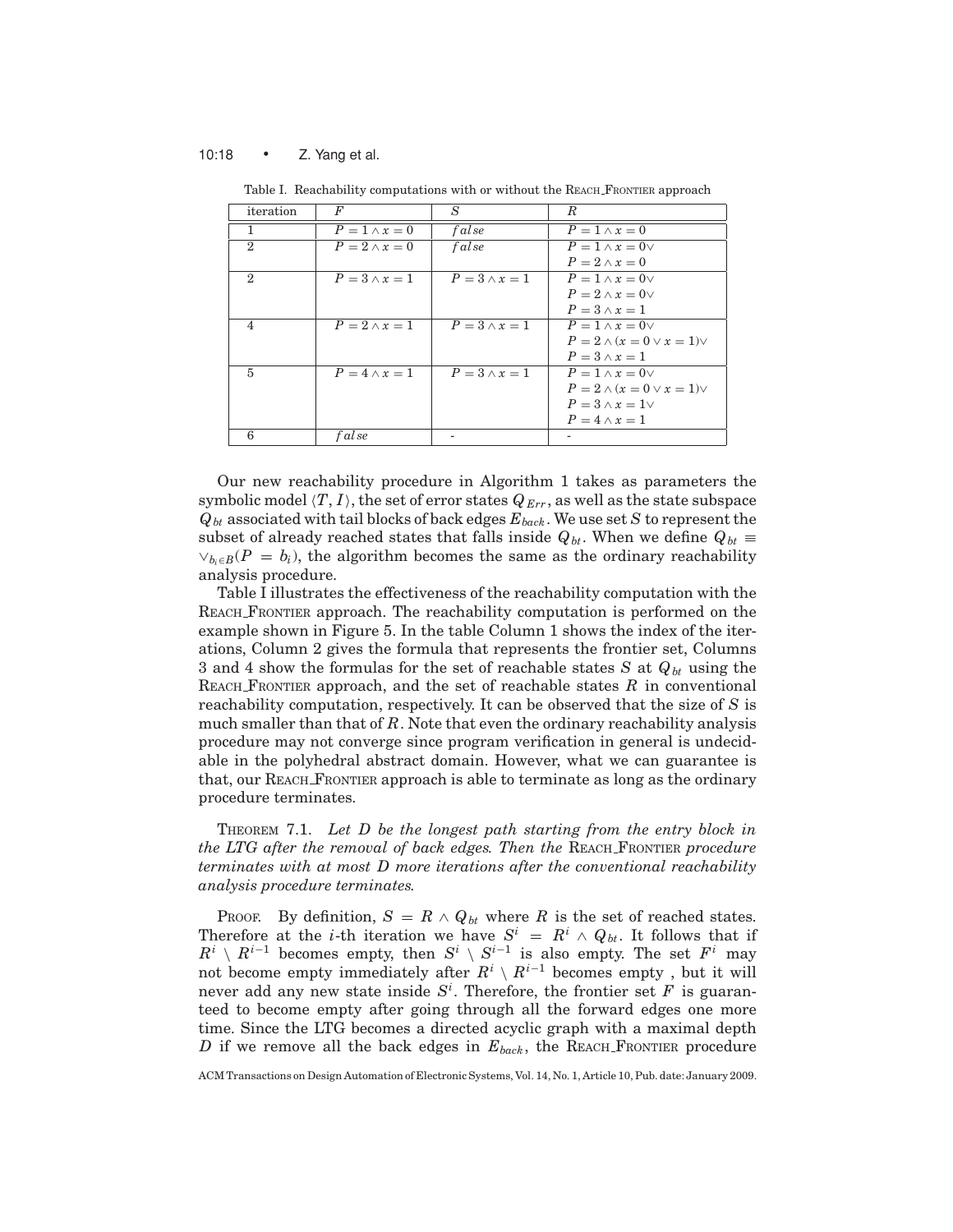terminates with at most *D* more iterations after the conventional reachability analysis.  $\square$ 

# 7.3 The Reach Lockstep Strategy

Our REACH FRONTIER search strategy can significantly reduce the peak memory usage in the middle stages of fixpoint computation. However, there are still cases for which even the mixed representation of  $F<sup>i</sup>$  becomes too large. When an LTG has multiple cycles of different lengths and the cycles are not well synchronized at the reconvergence points, new states (in frontier set) may easily scatter in a large number of basic blocks. Since this often means a larger number of polyhedrons (and more linear constraints), the gain by the REACH FRONTIER strategy gradually evaporates.

To address this problem, we propose another search strategy called REACH LOCKSTEP, which is an improvement of the REACH FRONTIER procedure in Algorithm 1. The idea is to synchronize multiple cycles by controlling the time when new states are propagated through back edges. For this we bipartition the transition relation *T* into  $T_f$  and  $T_b$ , such that  $T_f$  consists of forward edges only and  $T_b$  consists of back edges only. We conduct reachability analysis using the REACH LOCKSTEP approach, by first propagating the frontier set through  $T_f$ until convergence, and then feeding back the set  $R \wedge Q_{bt}$  through  $T_b$ . Note that this may introduce some stuttering steps, where propagation from some cycles is delayed.

The new procedure in Algorithm 2 takes as inputs the symbolic model  $\langle T_f, T_b, I \rangle$ , the set of error states  $Q_{Err}$ , as well as the state subspace  $Q_{bt}$ associated with tail blocks of back edges. It terminates only when no new state is reached by post-condition computations on both  $T_f$  and  $T_b$ . Note that REACH LOCKSTEP has the same effect with REACH FRONTIER on straight-line code where there are no back edges. However, by synchronizing the propagation through back edges, we can significantly reduce the size of *F*. Note that with

**Algorithm 2.** Reachability computation with the REACH LOCKSTEP approach.

```
bool Reach Lockstep(T_f,T_b,I,Q_{Err},Q_{bt})
{
       F = I;
       S = S_{new} = I \wedge Q_{bt};while<br>(\bar{F} \neq falseif ((F \wedge Q_{\mathit{Err}}) \neq \mathit{false})return f alse;
                F = (post(T_f, F) \setminus F) \setminus S;S = S \vee (F \wedge Q_{bt});S_{new} = S_{new} \vee (F \wedge Q_{bt});if (F = \emptyset)F = post(T_b, S_{new}) \setminus S;S_{\text{new}} = \emptyset;return true;
}
```
ACM Transactions on Design Automation of Electronic Systems, Vol. 14, No. 1, Article 10, Pub. date: January 2009.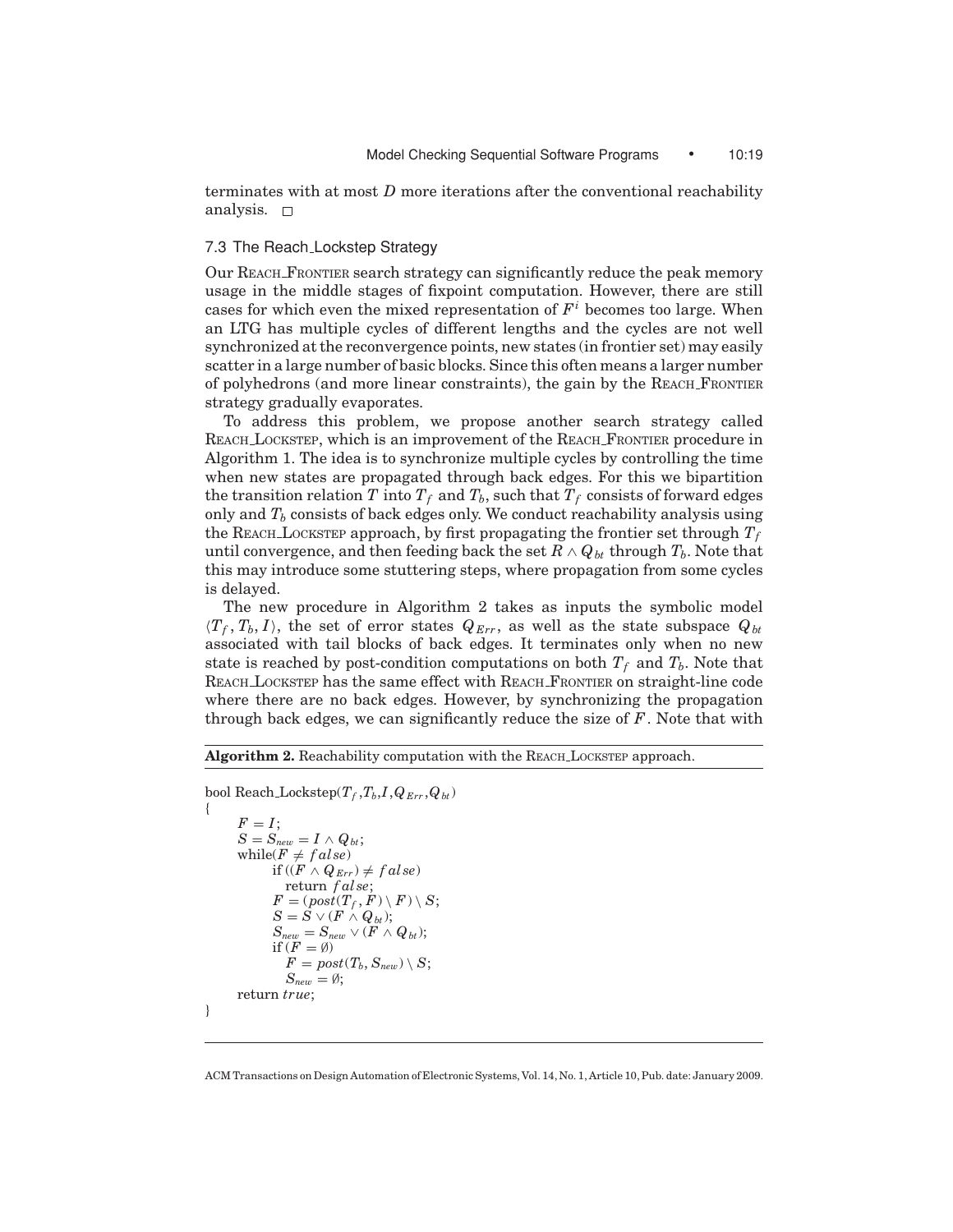## 10:20 • Z. Yang et al.

the REACH LOCKSTEP strategy, we may get longer counterexamples due to the addition of stuttering steps. This may be a disadvantage considering the fact that counterexamples may take more iterations to generate. However, we shall show that there are some examples on which the REACH FRONTIER strategy takes much longer runtime or may not even finish in the allocated time; in these cases, the REACH LOCKSTEP strategy becomes a viable option.

## 8. EXPERIMENTS

We have implemented the new techniques on the F-SOFT verification platform [Ivančić et al. 2005a; Ivančić et al. 2009]. We are able to evaluate the proposed techniques by comparing to the best known composite model checking algorithm in Yavuz-Kahveci et al. [2005], as well as pure Boolean level algorithm using BDDs and SAT. Our experiments were conducted on a workstation with 2.8 GHz Xeon processors and 4GB of RAM running Red Hat Linux 7.2. We set the CPU time limit to one hour for all runs.

Our benchmarks are control intensive C programs from public domain as well as industry (for example, device drivers, embedded software of portable devices). For all test examples, we check reachability properties. Program counter variables are modeled as Boolean type and pointer variables are modeled as integers. Other program variables are modeled according their types in the program.

Among the eleven test cases in Sections 8.1 and 8.2, *bakery* is a C model of Leslie Lamport's bakery protocol; *tcas* is an air traffic control and avionic system; *ppp* is C public domain implementation of the Point-to-Point protocol. The examples starting with *mcf* are from an industry embedded software of a portable device, for which we only have the verification models but no source code information (such as the lines of C code). The *ftpd* examples are from the FTP daemon code in Linux. The benchmarks in Section 8.3 are all industrial proprietary software programs.

## 8.1 Comparing Search Strategies

First, we evaluate the proposed techniques by comparing the performance of composite model checking with and without the new features (i.e., programspecific optimizations and search strategies).

The results are given in Table II, wherein for each test example, we list in Columns 1-4 the name, the lines of C code, the number of variables, and the number of blocks. Columns 5-8 compare the runtime performance of the four implementations, where *old* denotes the baseline algorithm, *live* denotes the live variable based simplification, *front* denotes the one augmented with the REACH FRONTIER algorithm, and *lstep* denotes the REACH LOCKSTEP algorithm. Live variable analysis is applied in both new search strategies. On average about 70% of the program variables are eliminated in each basic block by the live variable analysis. We use T/O to indicate time out and M/O memory out. Columns 9-12 compare the peak number of linear equalities and inequalities used in Omega library. We omit the peak BDD sizes, since for these examples the BDD sizes are all very small.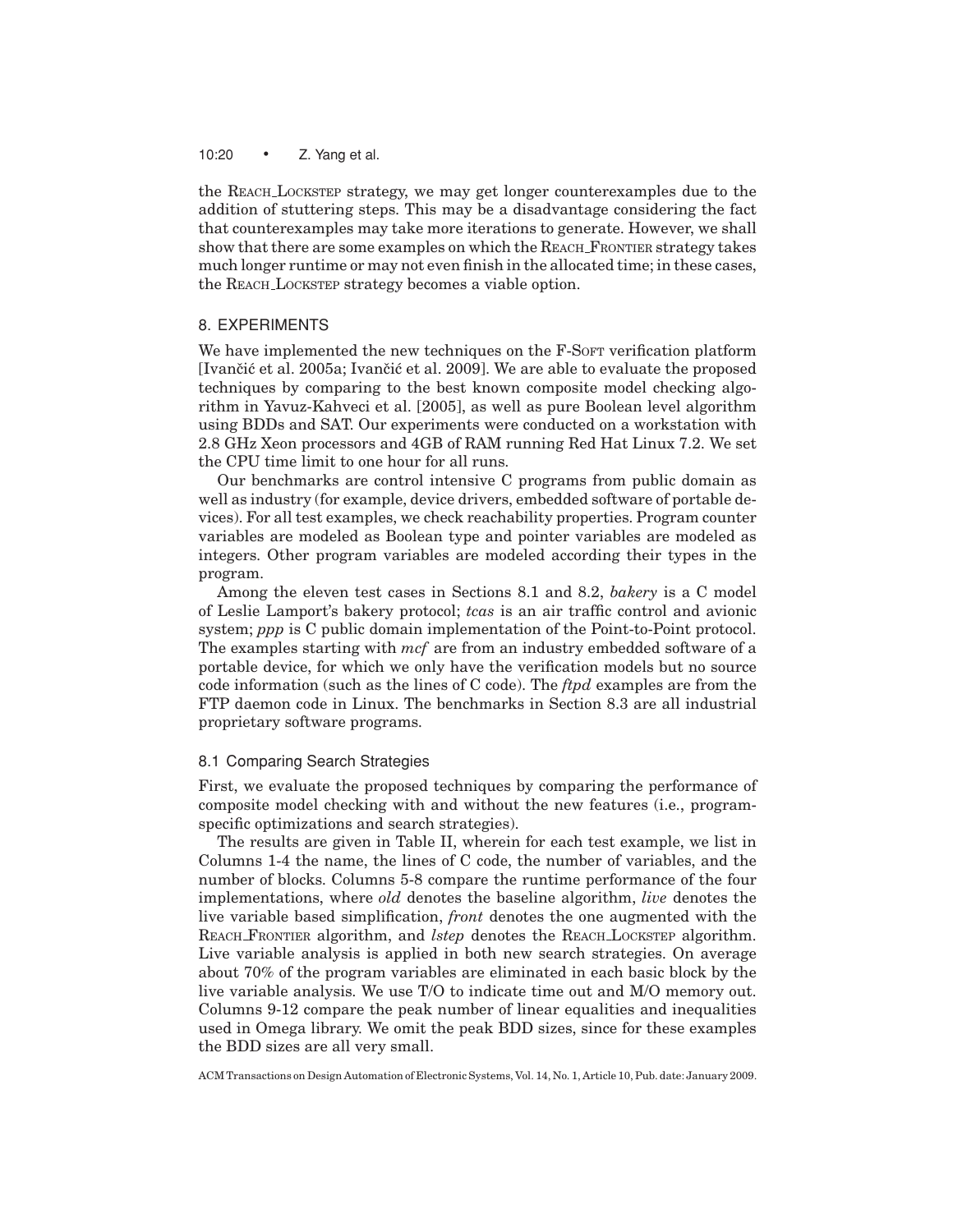| Test Program     |      |        |      |      | Total CPU Time (s) |       |                |      | Peak GEQ Formulas |       |       |  |
|------------------|------|--------|------|------|--------------------|-------|----------------|------|-------------------|-------|-------|--|
| name             | loc  | vars   | blks | old  | live               | front | <b>lstep</b>   | old  | live              | front | lstep |  |
| bakery           | 94   | $10\,$ | 26   | T/O  | 755                | 35    | 13             |      | 1518              | 264   | 128   |  |
| tcas-1a          | 1652 | 59     | 133  | T/O  | T/O                | T/O   | 374            |      |                   | ٠     | 17656 |  |
| tcas-any         | 1652 | 65     | 215  | T/O  | T/O                | T/O   | 415            |      |                   | ٠     | 14920 |  |
| ppp              | 2623 | 91     | 720  | T/O  | T/O                | T/O   | 51             |      |                   | ٠     | 3782  |  |
| mcf1_as          |      | 92     | 92   | 2475 | 57                 | 3     | $\overline{2}$ | 3394 | 355               | 45    | 45    |  |
| $mcf2_a$ fr      | -    | 126    | 155  | T/O  | 91                 | 7     | 5              |      | 344               | 110   | 165   |  |
| mcf3_mrr         |      | 80     | 299  | T/O  | 79                 | 4     | 4              |      | 407               | 55    | 55    |  |
| bftpd useringrp  | 1115 | 242    | 13   | 12   | 1                  |       |                | 829  | 6                 | 4     | 4     |  |
| bftpd_chkuser    | 2584 | 591    | 175  | M/O  | 59                 | 20    | 20             |      | 187               | 57    | 57    |  |
| bftpd_chkshell   | 2931 | 674    | 364  | M/O  | 576                | 47    | 48             |      | 995               | 358   | 358   |  |
| bftpd_chkpasspwd | 1166 | 547    | 463  | M/O  | 681                | 760   | 760            |      | 579               | 2362  | 2362  |  |

Table II. Comparing Search Strategies in Reachability Fixpoint Computation Where T/O Stands for Time Out, M/O for Memory Out, and - for no Data

Of the 11 examples, the baseline reachability algorithm can complete only 2, while the one with our optimizations and the new REACH LOCKSTEP strategy completes all. For the cases where all methods can do a complete traversal, the performance gained by our optimizations can be several orders-of-magnitude. The results clearly show that exploiting sequentiality and variable locality is a key to making symbolic software model checking scalable. The comparison of the number of linear constraints at each iteration shows that our proposed techniques are also extremely effective in reducing the size of the mixed symbolic representation.

#### 8.2 Comparison with Boolean Decision Procedures

We also give the comparison of the REACH LOCKSTEP approach against pure Boolean-level symbolic decision procedures, including BDD-based model checking and SAT-based bounded model checking. Both of these two Boolean level decision procedures are based on matured techniques and have been fine-tuned for handling sequential programs [Ivancić et al. 2005b; Wang et al. 2007]. In particular, the BDD-based algorithm also uses decomposition and simplification based on live variables.

The results are given in Table III. Columns 1-3 give the name of the program, the number of bit variables in the Boolean model, and the sequential depth at which point all given properties can be decided. Columns 4-6 show, for each of the three methods, whether verification can be completed, and the maximum reached depth for the incomplete cases. Note that the BDD-based methods may time out before the transition relation is built, in which cases the maximum reached depth is 0. Finally, Columns 7-9 list the run time of each method in seconds. Note that the comparison may not be entirely fair for mcf1 as because the program contains non-linear operations. While BDD/SAT models nonlinear operations as bit-vector operations (maximum 32 bits), our approach approximates them. We put a star besides the name of the program.

Table III shows that the REACH LOCKSTEP algorithm is the only method that can complete traversal in all examples. This, we believe, is due to the fact that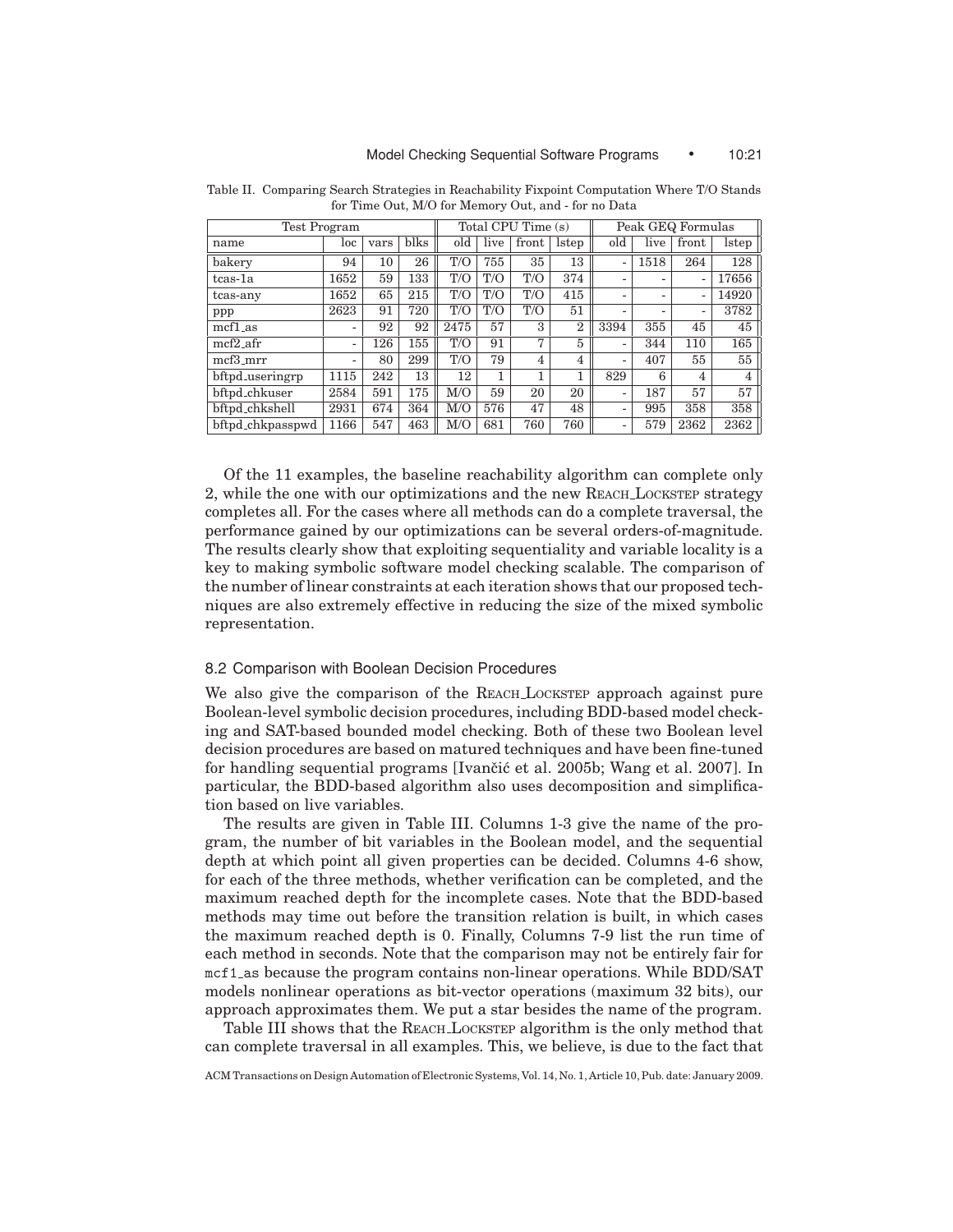#### 10:22 • Z. Yang et al.

| Test Program      |       |       |        | Completed |          | CPU Time(s)    |         |                |
|-------------------|-------|-------|--------|-----------|----------|----------------|---------|----------------|
| name              | bvars | depth | bdd-mc | sat-bmc   | $mix-ls$ | bdd-mc         | sat-bmc | mix-ls         |
| bakery            | 84    | 172   | Y      | (68)      | Y        | $\overline{2}$ | T/O     | 13             |
| tcas-1a           | 307   | 119   | Y      | (103)     | Y        | 433            | T/O     | 374            |
| tcas-any          | 362   | 181   | (103)  | (100)     | Y        | T/O            | T/O     | 415            |
| ppp               | 1435  | 132   | Y      | (84)      | Y        | 687            | T/O     | 51             |
| $mcf1$ as $\star$ | 500   | 192   | Y      | (98)      | Y        | 150            | T/O     | $\mathbf{2}$   |
| $mcf2_a$ fr       | 508   | 211   | Y      | (60)      | Y        | 110            | T/O     | 5              |
| mcf3 mrr          | 1212  | 148   | Y      | (43)      | Y        | 190            | T/O     | $\overline{4}$ |
| bftpd_useringrp   | 1163  | 11    | Y      | Y         | Y        |                |         |                |
| bftpd_chkuser     | 5000  | 75    | (0)    | (70)      | Y        | T/O            | T/O     | 20             |
| bftpd_chkshell    | 7849  | 94    | (0)    | (44)      | Y        | T/O            | T/O     | 48             |
| bftpd_chkpasspwd  | 2826  | 147   | (10)   | (13)      | Y        | T/O            | T/O     | 760            |

Table III. Comparing the REACH LOCKSTEP Algorithm with Pure Boolean-level Algorithms, Where T/O Stands for Time Out

REACH LOCKSTEP models the different behaviors of the system at the right levels of abstractions. Note that our method is significantly different from static analysis based on the polyhedral abstract domain [Halbwachs et al. 1997]. Although both methods use polyhedral representations, we are conducting an exact state space exploration—none of our results relies on convex hull based approximation or widening; when a property fails, we can generate a concrete counterexample trace.

We also checked the same test examples with a counterexample driven predicate abstraction algorithm [Jain et al. 2005]. Since the predicate abstraction procedure was designed for checking one property at a time, whereas all the other methods used in our experimental study can check multiple properties simultaneously in one run, a fair comparison was possible only on the first four examples (each of which has a single property). The results are as follows: (1) predicate abstraction completed *bakery*, *tcas-1a*, and *tcas-any* in one second, 137 seconds, and 836 seconds, respectively; (2) on *ppp* it timed out after one hour. This indicates that our exact composite reachability computation algorithm has already better performance than an advanced predicate abstraction procedure. Note that the procedure in Jain et al. [2005] builds upon a pure Boolean-level model. We believe it is possible to combine predication abstraction with our mixed symbolic algorithm, which we leave as a future work.

## 8.3 Experiments on Industrial Proprietary Software Programs

Finally, we applied our approach to verify real-world examples. All the examples in Table IV are industrial proprietary embedded software programs for portable devices. We substitute the real names by numbers in the first column. Column 2 shows the number of lines of code in the three examples. Columns 3 and 4 list the types and the number of properties under verification. There are three types of properties: ary checks array bound violations, ptr checks null pointer dereference, and str checks string related properties. All property monitors are automatically generated. Each property ID given one hour time limit.

Columns 5-8 compare the performance of F-SOFT with or without mixed symbolic analysis. After preprocessing and static analysis as outlined in Section 4,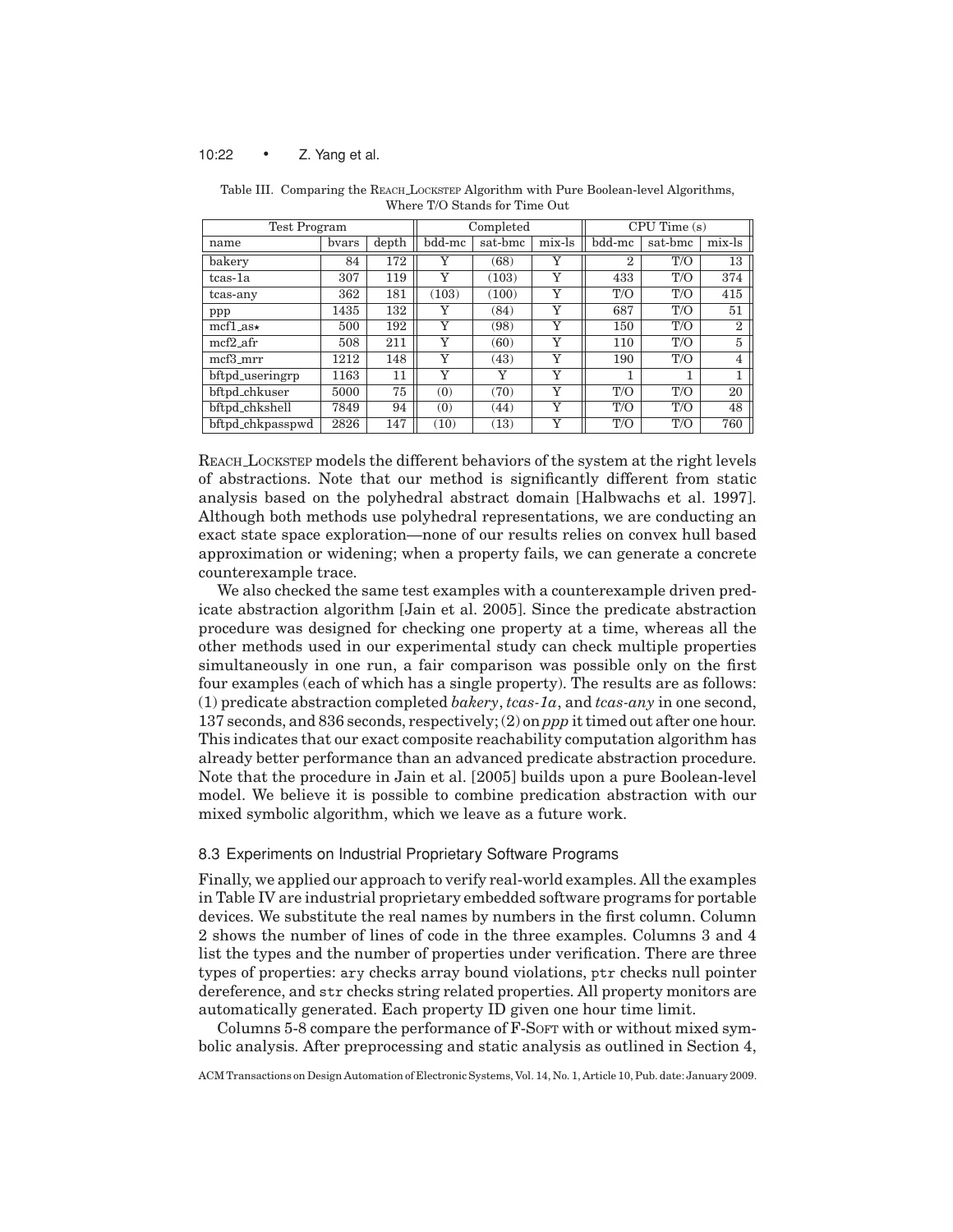#### Model Checking Sequential Software Programs • 10:23

| Test Program |      |            |       | F-SOFT W/O Mix |                   | F-SOFT w Mix     |         | Improvement |                           |
|--------------|------|------------|-------|----------------|-------------------|------------------|---------|-------------|---------------------------|
| Name         |      | LOC   Type | #Prop | Proof          | Witness           | Proof            | Witness |             | More Proof   More Witness |
|              | 7669 | ary        | 350   | 246            | 57                | 260              | 65      | 14          |                           |
|              |      | ptr        | 173   | 128            | 37                | 132              | 27      | 4           |                           |
|              |      | str        | 362   | 95             | 11                | 94               | 11      | $-1$        |                           |
|              | 1521 | ary        | 2552  | 2220           | 7                 | 2270             | 8       | 50          |                           |
| $\mathbf{2}$ |      | ptr        | 1005  | 910            | 3                 | 910              | 3       |             |                           |
|              |      | str        | 39    | 35             | 4                 | 35               | 4       |             |                           |
| 3            | 5797 | ary        | 938   | 758            | 79                | 825              | 85      | 67          | 6                         |
|              |      | ptr        | 484   | 387            | 54                | 429              | 55      | 42          |                           |
|              |      | str        | 215   | 200            | $\Omega$          | 207              | 7       | ┍           | ⇁                         |
| Total        |      |            |       |                | run time 16.2 hrs | run time 8.1 hrs |         | 183         | 23                        |

Table IV. Experiments on Industrial Proprietary Software Programs

F-SOFT without Mix uses SAT solver to perform bounded model checking (Columns 5-6), while F-SOFT with Mix performs fixpoint reachability computation using the approach illustrated in this article (Columns 7-8). If a property is proved to be correct within the time limit, we find a proof. Note that although in general a proof cannot be obtained by analyzing under-approximated models, we can prove properties in this group of experiments because no pre-set bound is needed for the embedded software benchmarks that do not have recursive function calls. On the other hand, if a counter-example is reported within the time limit, we find a witness to show that the property does not hold in the program. If it cannot prove or find a witness within the one-hour time limit, F-SOFT cannot solve the current property in time and moves on to verify the others. Columns 5 and 7 reports the number of properties that can be proved, and Columns 6 and 8 the number of properties with witnesses found. Columns 9-10 show the improvement (additional number of properties that can be solved within the time limit) gained by mixed symbolic analysis. Finally, the last row in Table IV summarizes the comparison.

F-SOFT with Mix outperforms SAT-based F-SOFT in most benchmarks. The one case where F-SOFT with Mix is worse (benchmark 1 with string related properties) is due to the large number of branches in the benchmark, which causes large symbolic representations. In total, F-SOFT with Mix solves 206 more properties. In addition, the total run time of F-Sort with Mix is 8.1 hours, compared with 16.2 hours used by F-SOFT without Mix.

## 9. CONCLUSION

We have presented a symbolic model checking algorithm that combines multiple decision procedures for verifying sequential programs. We apply mixed symbolic representations to programs with rich data types and complex expressions, and develop optimizations and new symbolic search strategies to improve the scalability of model checking algorithms. Based on the algorithm, we are able to statically detect software bugs such as assertion failure, buffer overruns, use of uninitialized variables, memory leaks, locking rule violations, and division by zero, thus making software more secure against malicious applications. Our experimental results show that these proposed techniques can significantly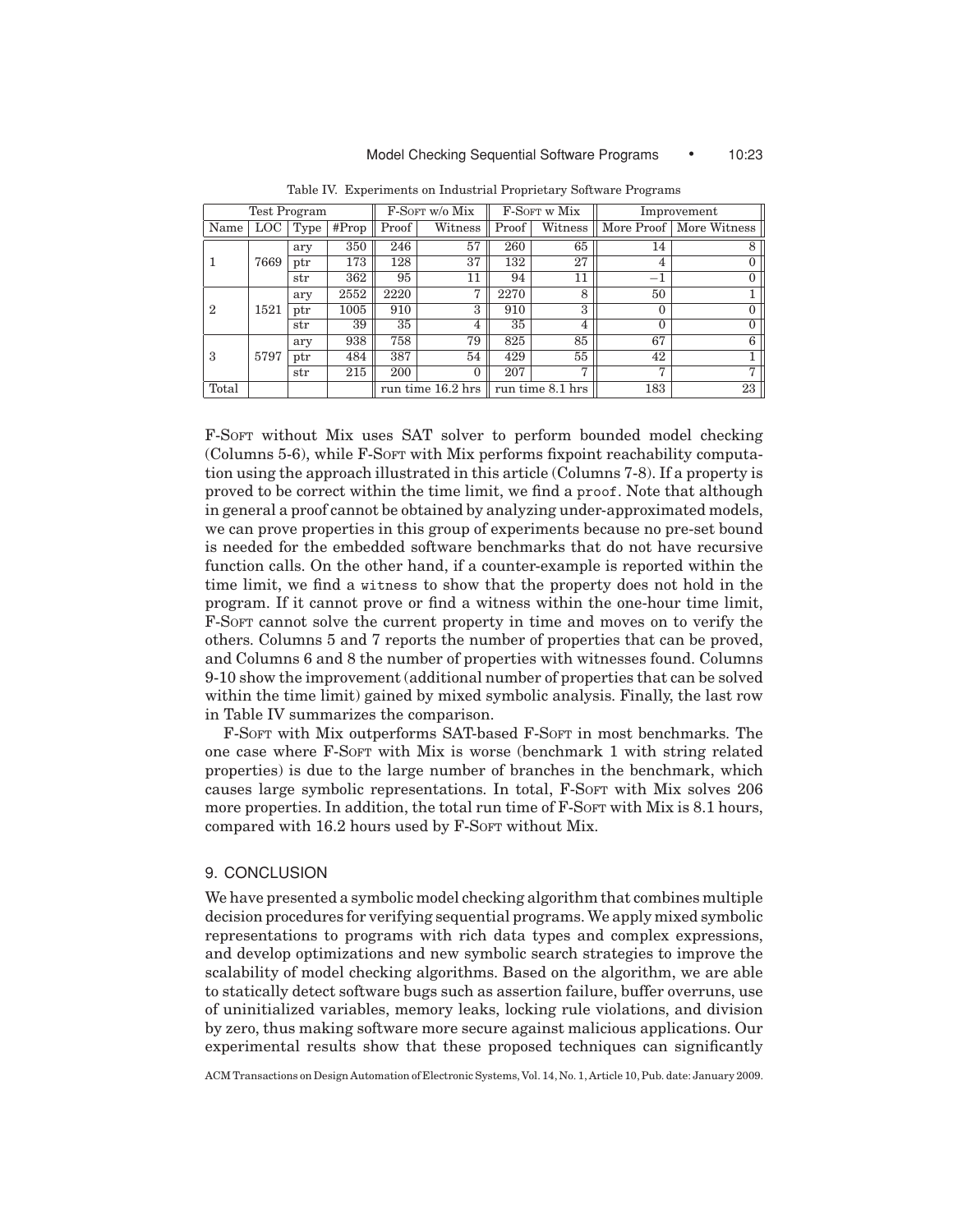10:24 • Z. Yang et al.

reduce the run time and peak memory usage required in fixpoint computation. It also compares favorably to pure Boolean level decision procedures using BDDs and SAT.

For future work, we want to explore various approximate state space traversal algorithms and guided search algorithms to further improve the performance. So far the mixed symbolic approach is not suitable for numerical computation software. For example, our treatment of floating point arithmetic cannot handle underflow or overflow. In the future work we will develop modeling and analysis heuristics for such applications. We also plan to extend our method to handle concurrent software programs.

#### **REFERENCES**

- AHO, A. V., LAM, M. S., SETHI, R., AND ULLMAN, J. D. 2006. *Compilers: Principles, Techniques, and Tools*. Addison-Wesley.
- ANDERSON, P., REPS, T., TEITELBAUM, T., AND ZARINS, M. 2003. Tool support for fine-grained software inspection. *IEEE Softw. 20,* 4, 42–50.
- ARMANDO, A., BENERECETTI, M., AND MANTOVANI, J. 2006a. Model checking linear programs with arrays. *Electr. Notes Theor. Comput. Sci. 144,* 3, 79–94.
- ARMANDO, A., MANTOVANI, J., AND PLATANIA, L. 2006b. Bounded model checking of software using smt solvers instead of sat solvers. In *Proceedings of SPIN*. 146–162.
- ASARIN, E., BOURNEZ, O., DANG, T., AND MALER, O. 2000. Approximate reachability analysis of piecewise-linear dynamical systems. In *Proceedings of the International Workshop on Hybrid Systems: Computation and Control*. Lecture Notes in Computer Science, vol. 1790, Springer-Verlag, 21–31.
- BAGNARA, R., RICCI, E., ZAFFANELLA, E., AND HILL, P. M. 2002. Possibly not closed convex polyhedra and the Parma Polyhedra Library. In *Proceedings of the Static Analysis Symposium*.
- BALL, T. AND RAJAMANI, S. K. 2000. Bebop: a symbolic model checker for Boolean programs. In *Proceedings of the SPIN Workshop*. Springer-Verlag, 113–130. Lacture Notes in Computer Science 1885.
- BENSALEM, S., GANESH, V., LAKHNECH, Y., MUNOZ, C., OWRE, S., RUEB, H., RUSHBY, J., RUSU, V., SAIDI, H., SHANKAR, N., SINGERMAN, E., AND TIWARI, A. 2000. An overview of SAL. In *Proceedings of the 5*th *Langley Formal Methods Workshop*.
- BEYER, D., HENZINGER, T. A., JHALA, R., AND MAJUMDAR, R. 2007. The software model checker Blast: Applications to software engineering. *International J. Softw. Tools for Tech. Transfer*.
- BIERE, A., CIMATTI, A., CLARKE, E., AND ZHU, Y. 1999. Symbolic model checking without BDDs. In *Proceedings of the International Conference on Tools and Algorithms for Construction and Analysis of Systems*. Lecture Notes in Computer Science, vol. 1579, 193–207.
- BRYANT, R. E. 1986. Graph-based algorithms for Boolean function manipulation. *IEEE Trans. Comput. 35,* 8, 677–691.
- BULTAN, T., GERBER, R., AND LEAGUE, C. 2000. Composite model checking: verification with typespecific symbolic representations. *ACM Trans. Softw. Eng. Method. 9*, 1, 3–50.
- BULTAN, T., GERBER, R., AND PUGH, W. 1997. Symbolic model checking of infinite state systems using presburger arithmetic. In *Proceedings of the 9th International Conference on Computer Aided Verification*. Springer-Verlag, London, UK, 400–411.
- BURCH, J. R., CLARKE, E. M., AND LONG, D. E. 1991. Representing circuits more efficiently in symbolic model checking. In *Proceedings of the Design Automation Conference*. San Francisco, CA, 403–407.
- BUSH, W., PINCUS, J. D., AND SIELAFF, D. J. 2000. A static analyzer for finding dynamic programming errors. *Softw. Prac. Exper. 30,* 7, 775–802.
- CABODI, G., CAMURATI, P., LAVAGNO, L., AND QUER, S. 1997. Disjunctive partitionining and partial iterative squaring: an effective approach for symbolic traversal of large circuits. In *Proceedings of the Design Automation Conference*. Anaheim, CA, 728–733.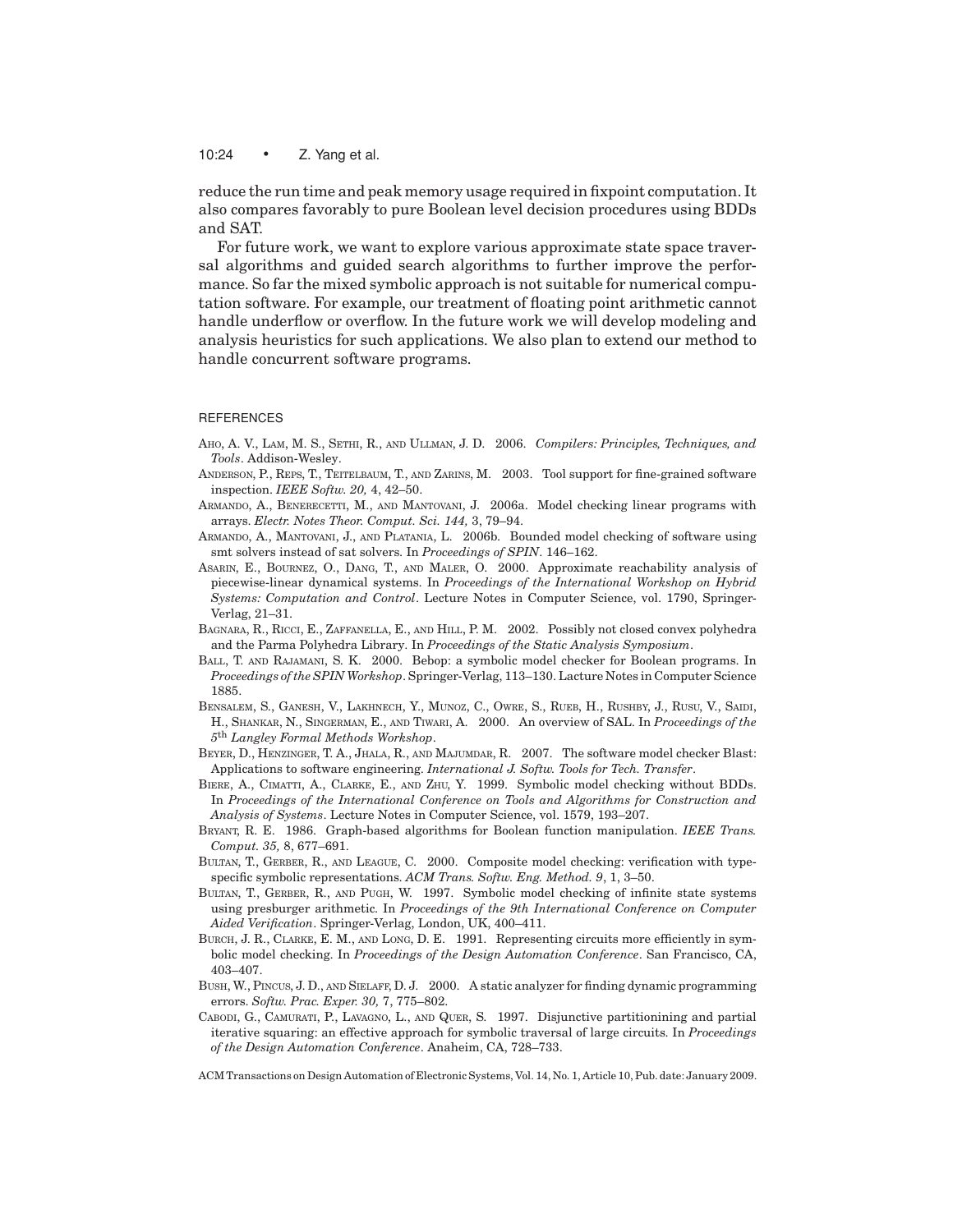CARDELLI, L. 1997. Type systems. In *Handbook of Computer Science and Engineering*.

- CHAKI, S., CLARKE, E., GROCE, A., JHA, S., AND VEITH, H. 2003. Modular verification of software components in c. In *Proceedings of the International Conference on Software Engineering (ICSE)*. CLARKE, E., GRUMBERG, O., AND PELED, D. 2000. *Model Checking*. MIT Press.
- CLARKE, E., KROENING, D., AND LERDA, F. 2004a. A tool for checking ANSI-C programs. In *Proceedings of the International Conference on Tools and Algorithms for the Construction and Analysis of Systems*. Lecture Notes in Computer Science, vol. 2988, Springer, 168–176.
- CLARKE, E., KROENING, D., AND LERDA, F. 2004b. A tool for checking ANSI-C programs. In *Proceedings of the International Conference on Tools and Algorithms for the Construction and Analysis of Systems*. K. Jensen and A. Podelski, Eds. Lecture Notes in Computer Science, vol. 2988. Springer, 168–176.
- CLARKE, E. M. AND EMERSON, E. A. 1981. Design and synthesis of synchronization skeletons using branching time temporal logic. In *Proceedings of the Workshop on Logics of Programs*. Lecture Notes in Computer Science, vol. 131, Springer-Verlag, Berlin. 52–71.
- COUSOT, P. AND COUSOT, R. 1976. Static determination of dynamic properties of programs. In *Proceedings of the the 2*nd *International Symposium on Programming*.
- DAS, M., LERNER, S., AND SEIGLE, M. 2002. Esp: path-sensitive program verification in polynomial time. In *Proceedings of the ACM SIGPLAN Conference on Programming Language Design and Implementation*.
- DAVIS, M., LOGEMANN, G., AND LOVELAND, D. 1962. A machine program for theorem proving. *Comm. ACM 5*, 394–397.
- D. EVANS, J. GUTTAG, HORNING, J., AND TAN, Y. M. 1994. Lclint: A tool for using specifications to check codd. In *Proceedings of the SIGSOFT Symposium on the Foundations of Software Engineering*.
- GAY, D., LEVIS, P., BEHREN, R., WELSH, M., BREWER, E., AND CULLER, D. 2003. The nesc language: A holistic approach to networked embedded systems. In *Proceedings of the ACM SIGPLAN Conference on Programming Language Design and Implementation*.
- HALBWACHS, N., PROY, Y. E., AND ROUMANOFF, P. 1997. Verification of real-time systems using linear relation analysis. *Formal Methods Syst. Des. 11*, 2, 157–185.
- HENZINGER, T. A., HO, P.-H., AND WONG-TOI, H. 1995. HYTECH: the next generation. In *Proceedings of the IEEE Real-Time Systems Symposium*. 56–65.
- HIND, M. AND PIOLI, A. 2001. Evaluating the effectiveness of pointer alias analyses. *Sci. Comput. Program. 39,* 1, 31–55.
- HOLZMANN, G. 2002. Software analysis and model checking. In *Proceedings of the International Conference on Computer-Aided Verification*.
- IVANČIĆ, F., SHLYAKHTER, I., GUPTA, A., GANAI, M., KAHLON, V., WANG, C., AND YANG, Z. 2005. Model checking C programs using F-Soft. In *Proceedings of the IEEE International Conference on Computer Design*. San Jose, CA, 297–308.
- IVANČIĆ, F., YANG, Z., GANAI, M., GUPTA, A., AND ASHAR, P. 2009. Efficient sat-based bounded model checking for software verification. *Theor. Comput. Sci.* To Appear.
- IVANČIĆ, F., YANG, Z., SHLYAKHTER, I., GANAI, M., GUPTA, A., AND ASHAR, P. 2005a. F-SOFT: Software verification platform. In *Proceedings of the Computer-Aided Verification*. Lecture Notes on Computer Science, vol. 3576, Springer-Verlag, 301–306.
- JAIN, H., IVANČIĆ, F., GUPTA, A., AND GANAI, M. 2005. Localization and register sharing for predicate abstraction. In *Proceedings of the International Conference on Tools and Algorithms for the Construction and Analysis of Systems*. Lecture Notes on Computer Science, vol. 3440. Springer-Verlag, 394–409.
- JAYARAMAN, G., RANGANATH, V. P., AND HATCLIFF, J. 2005. Kaveri: Delivering the indus java program slicer to eclipse. In *Proceedings of the Fundamental Approaches to Software Engineering (FASE)*. 269–272.
- MCMILLAN, K. L. 1994. *Symbolic Model Checking*. Kluwer Academic Publishers, Boston, MA.
- MINE´, A. 2001. The octagon abstract domain. In *Proceedings of the Workshop on Analysis, Slicing, and Transformation (AST) in the Working Conference on Reverse Engineering (WCRE)*. IEEE, 310–319.
- NARAYAN, A., ISLES, A. J., JAIN, J., BRAYTON, R. K., AND SANGIOVANNI-VINCENTELLI, A. L. 1997. Reachability analysis using partitioned ROBDDs. In *Proceedings of the International Conference on Computer-Aided Design*. 388–393.